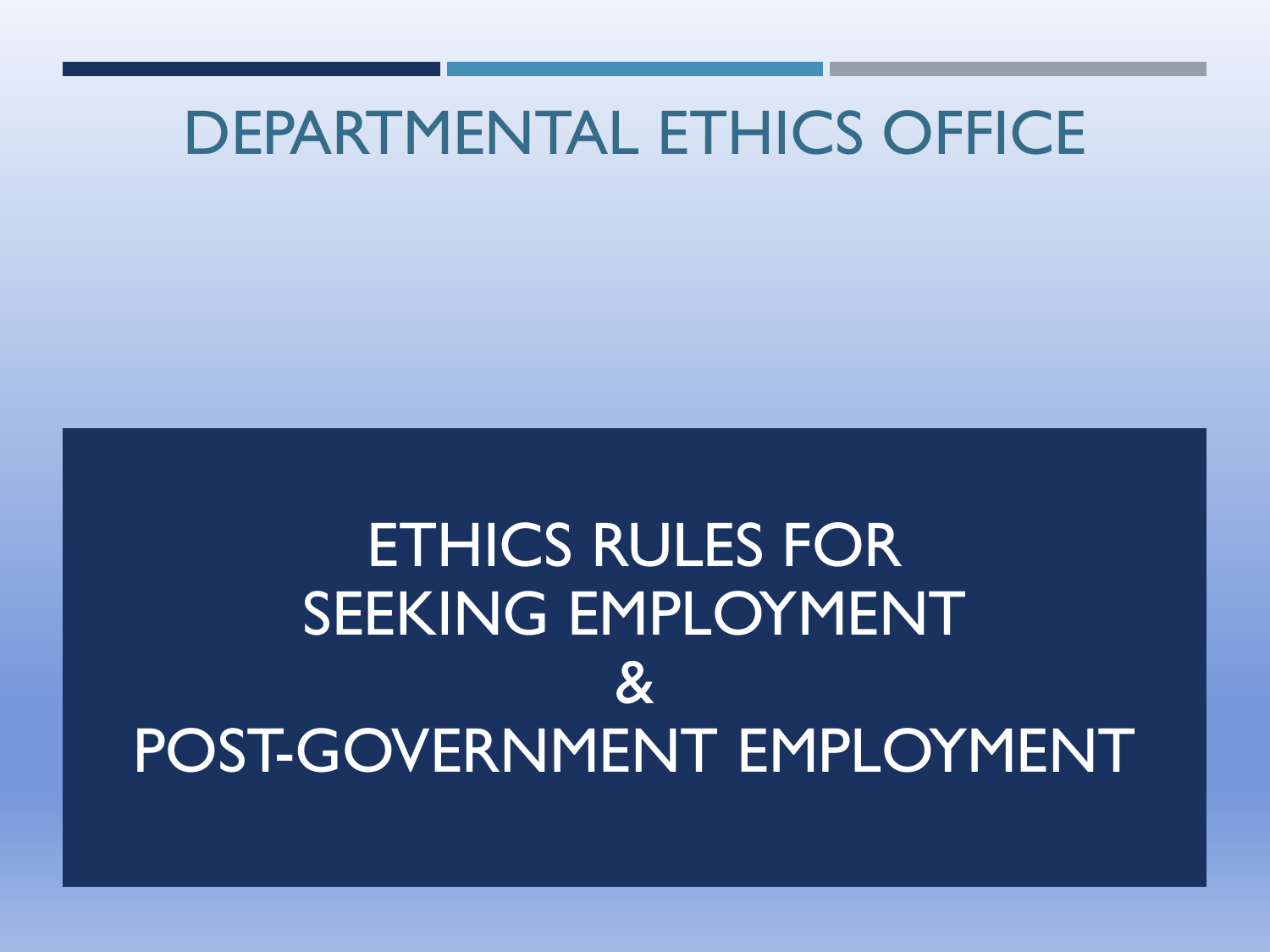## ETHICS RULES FOR SEEKING EMPLOYMENT

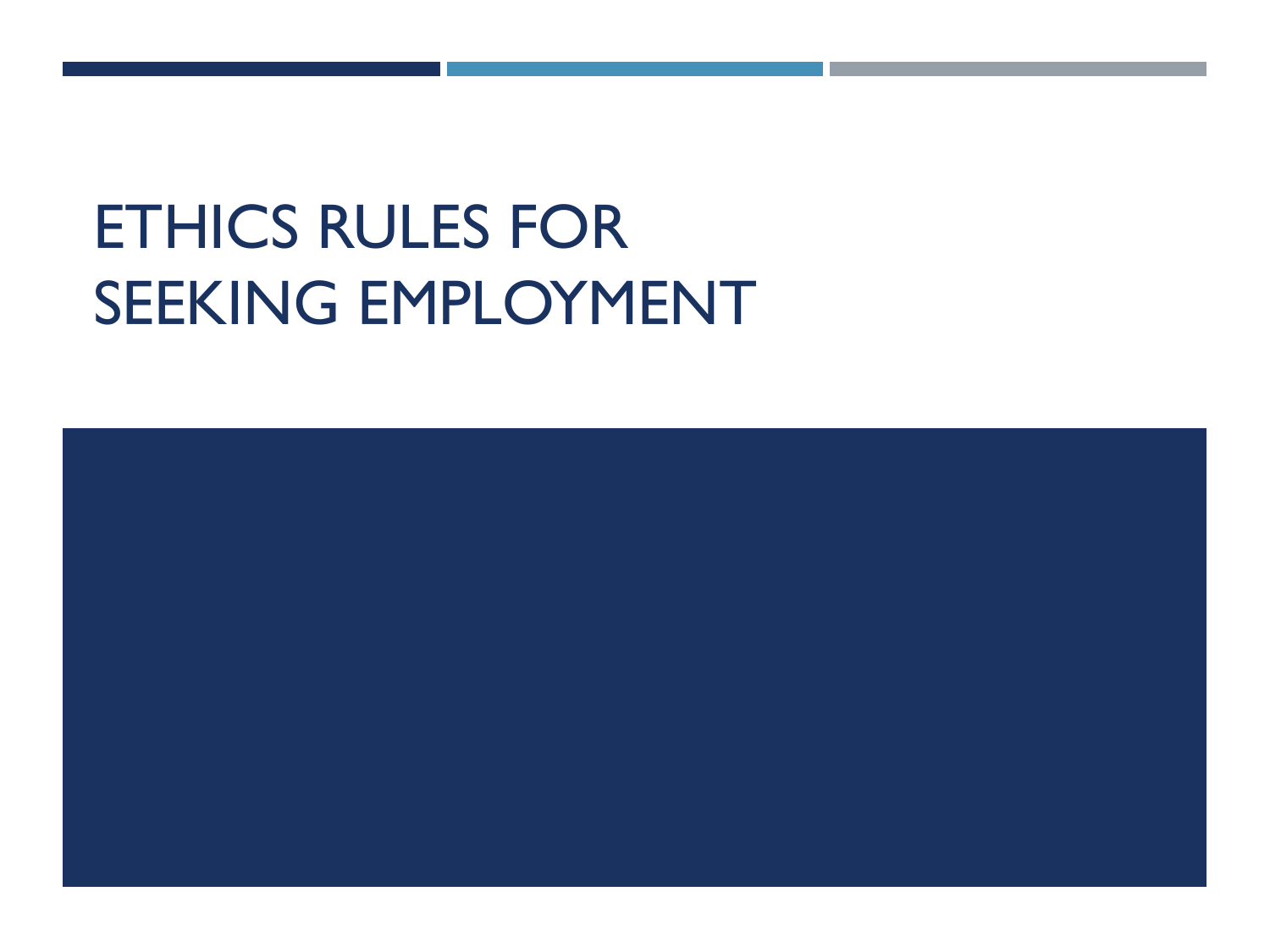## SEEKING EMPLOYMENT ETHICS RULES

- A series of ethics laws and regulations apply when you begin seeking and negotiating for employment outside of the Federal Government.
- As a general matter, you are not prohibited from, or even discouraged by, the ethics laws and regulations from seeking employment outside the Federal Government and negotiating with potential future employers.
- **IF In certain circumstances, contacts with potential future** employers may raise conflict of interest concerns and require you to recuse from working on certain matters.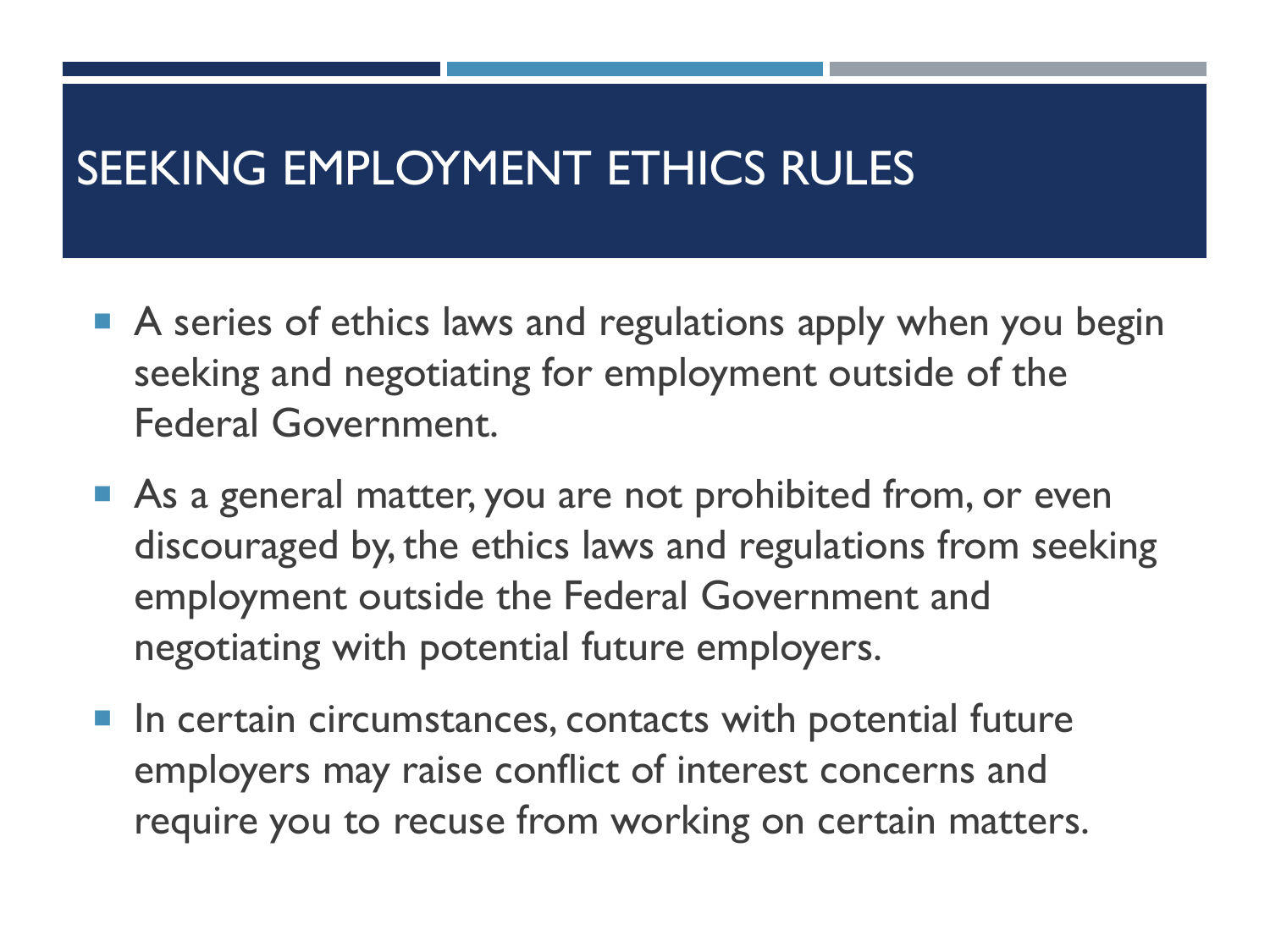**For purposes of the seeking** employment ethics rules, "employment" is any form of non-Federal employment or business relationship involving the provision of personal services by the employee undertaken at the same time as, or subsequent to, Federal employment.

 $\blacksquare$ It includes, but is not limited to, personal services as an officer, director, employee, agent, attorney, consultant, contractor, general partner, or trustee.

## **DEFINITION** OF EMPLOYMENT

5 C.F.R. § 2635.603(a)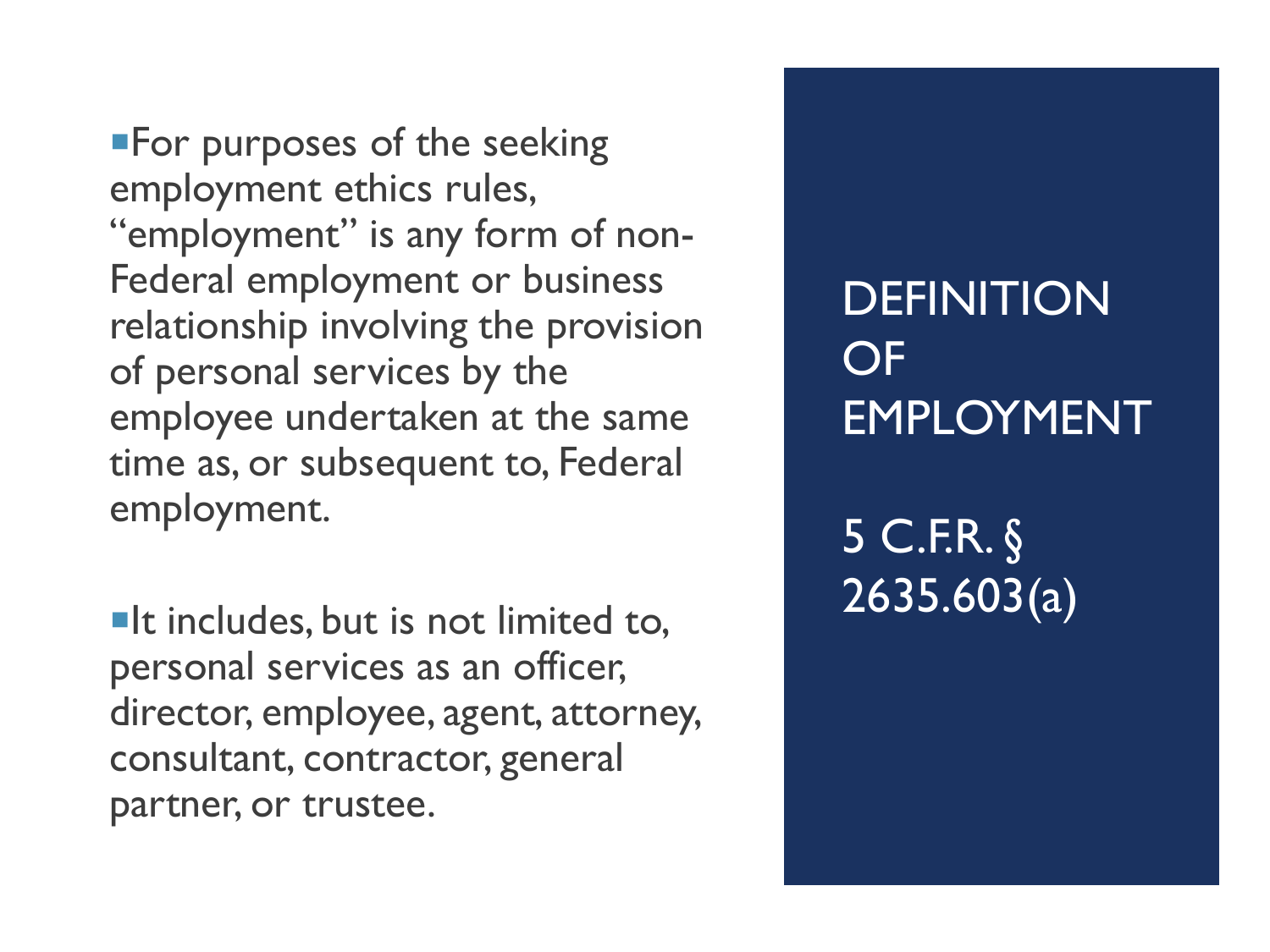## **SEEKING** EMPLOYMENT **BEGINS**

## 5 C.F.R. § 2635.603(b)(1)(i)

- **Now You have directly or** indirectly engaged in *negotiations* for employment with any person.
	- *Negotiations* are discussions or communications with another person, or an intermediary, conducted with a view toward reaching an agreement regarding possible employment.
	- **Negotiations** are not limited to discussions of specific terms and conditions of employment in a specific position.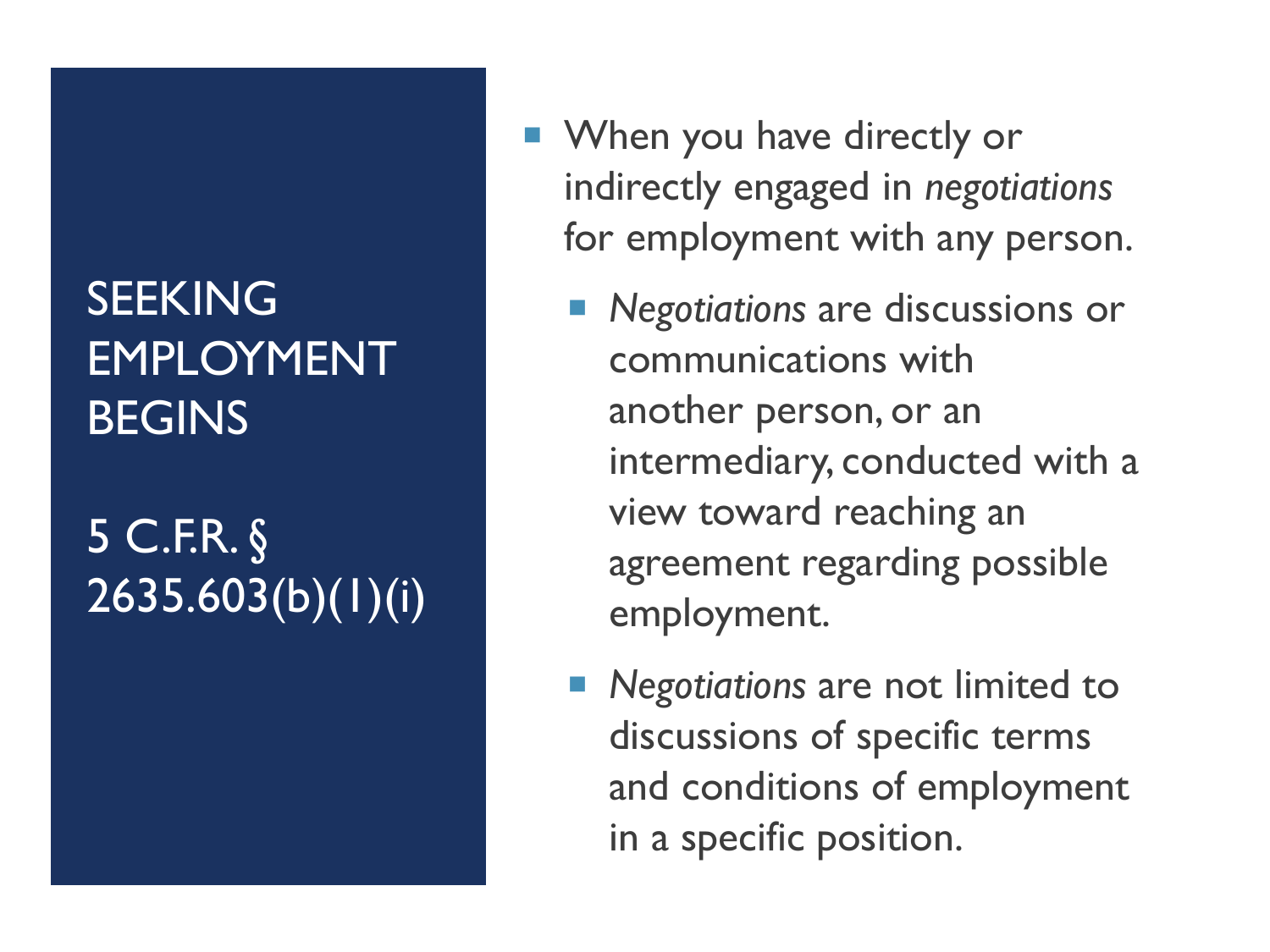## SEEKING EMPLOYMENT **BEGINS**

## 5 C.F.R. § 2635.603(b)(1)(ii)

- **Notal Millen** you make an unsolicited communication to any person or organization about possible employment with that person or organization.
	- **Includes:** 
		- **Communicating with agent** or intermediary; and
		- **Sending your resume.**
	- **Does not include:** 
		- Requesting a job application.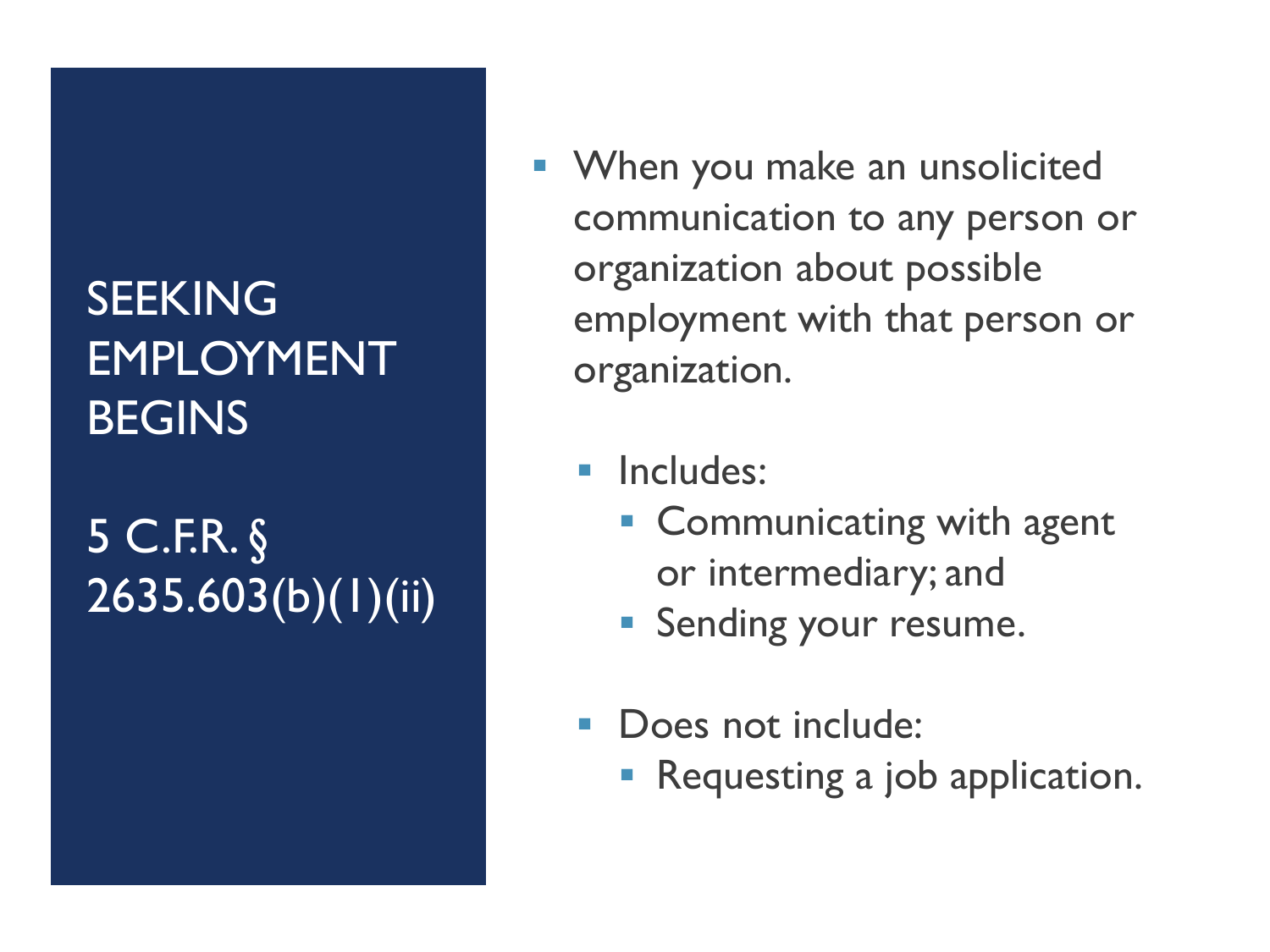## SEEKING EMPLOYMENT **BEGINS**

## 5 C.F.R. § 2635.603(b)(1)(iii)

- When you make a response other than rejection to an unsolicited communication from any person, or an intermediary, regarding possible employment with that person.
	- Remember the *Open Door Rule* – Deferring employment discussions counts as seeking employment.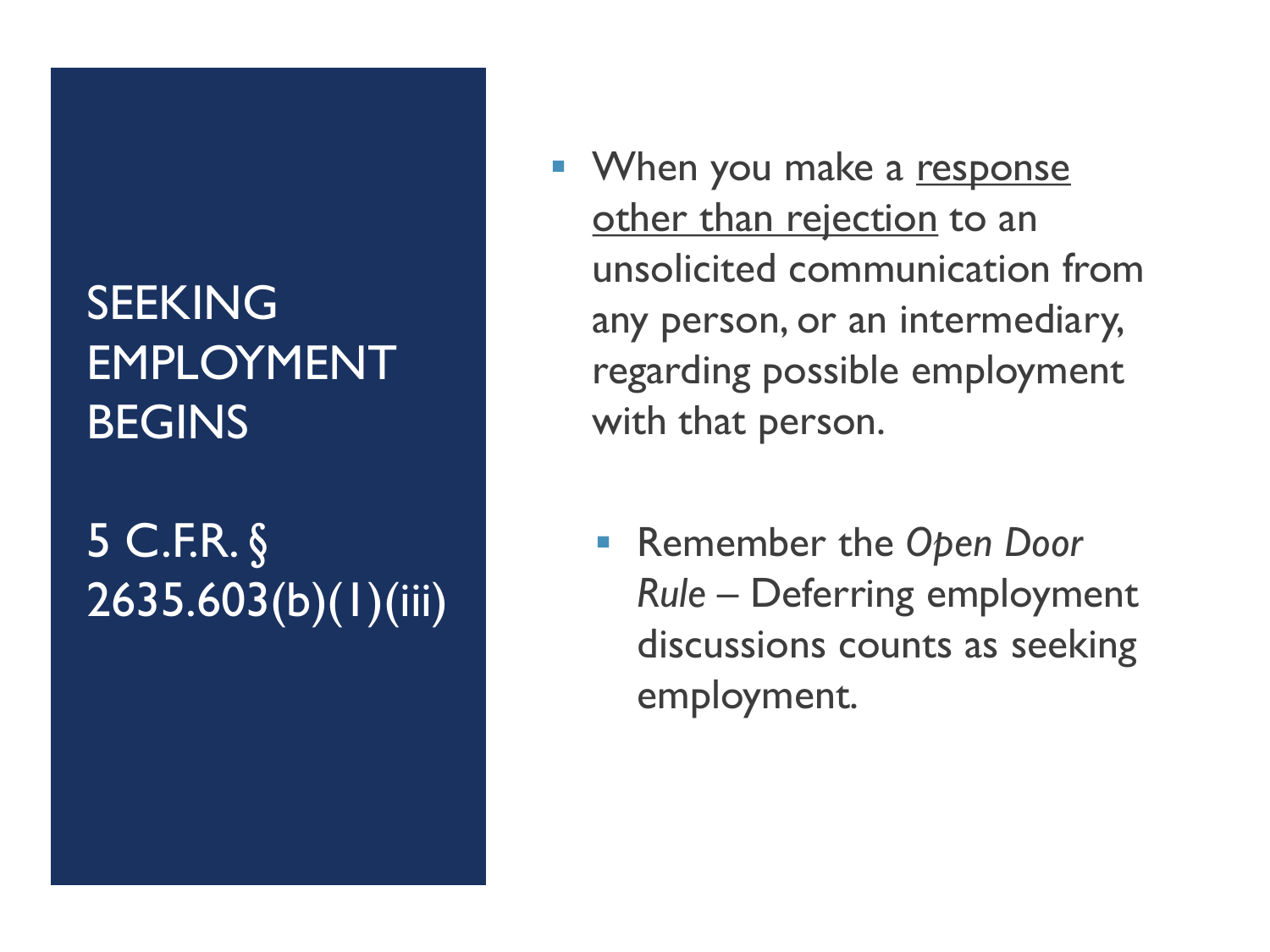## SEEKING EMPLOYMENT & SOCIAL MEDIA

Applying the rules discussed above, you are **not** considered to be seeking employment if:

- **The Post of Audie Your resume on your social media account;**
- **Someone views** your resume on your social media account; or
- **Someone sends you an unsolicited message** on your social media account, even if it includes a job offer.
	- **Remember: If your response is anything other than a rejection**, then you are considered to be seeking employment.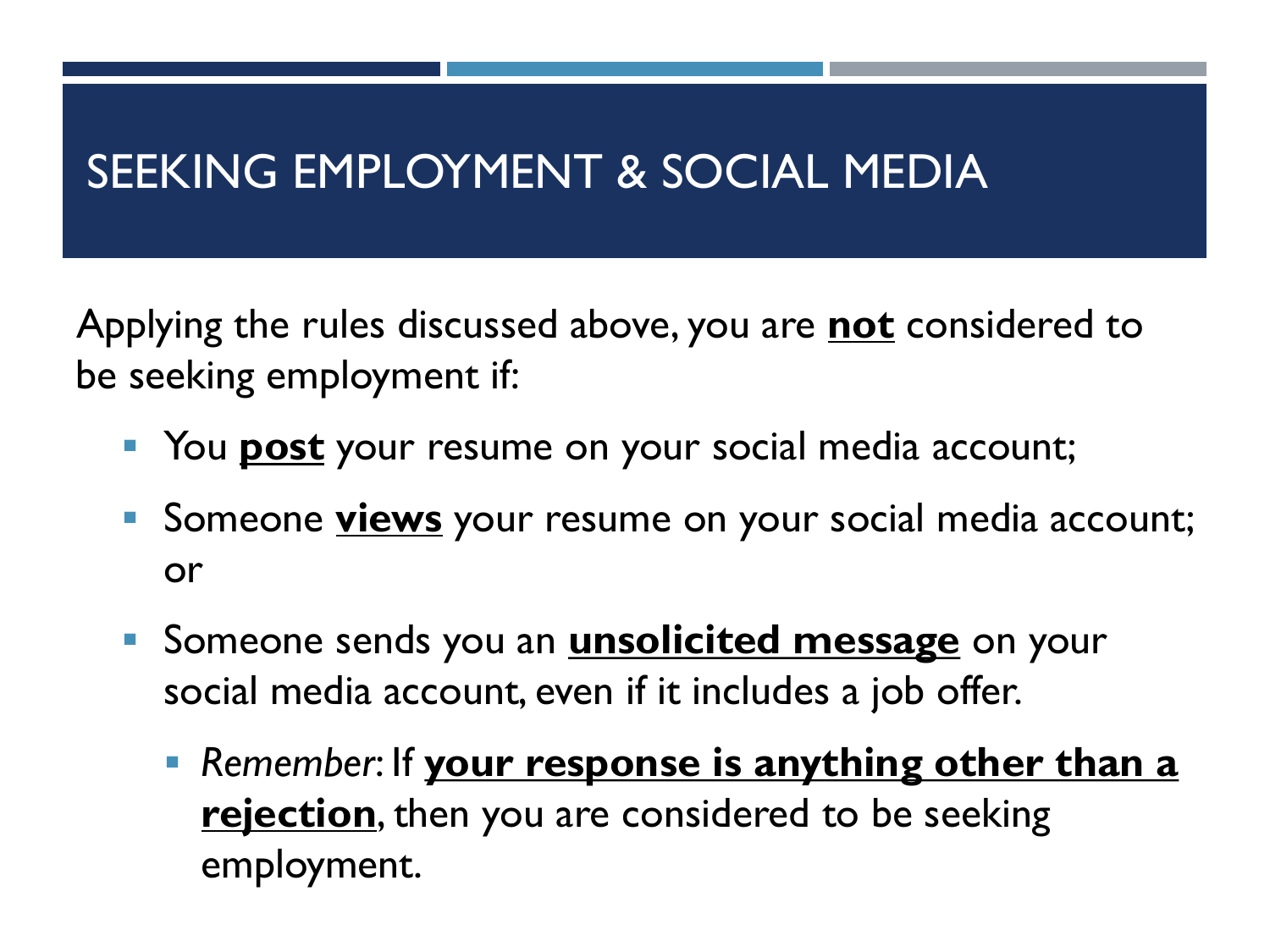## SEEKING EMPLOYMENT & SOCIAL MEDIA

You are **considered to be** seeking employment if you **contact a person or organization** concerning future employment on social media by:

- Sending a message directly to the organization;
- **Uploading a resume or application to the prospective** employer's social media account for recruiting employees; or
- **Otherwise targeting the organization through a social media** communication.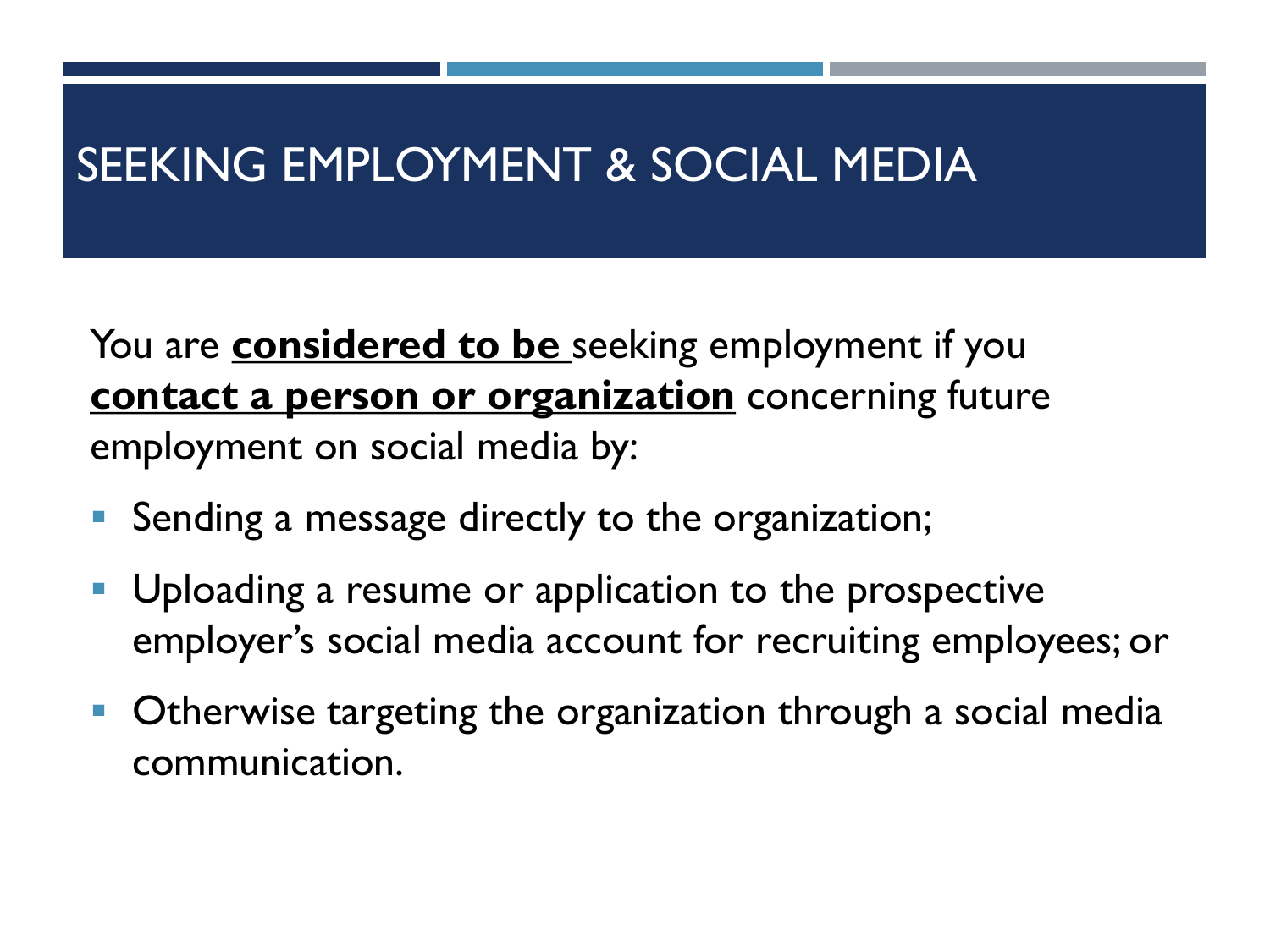## NOTIFICATION REQUIREMENTS WHEN SEEKING EMPLOYMENT



When seeking employment, you are not required to provide notification to your supervisor or co-workers.



When you are disqualified from participating in a particular matter as a result of seeking employment, you may need to notify the person responsible for your assignments.



Recommend consulting with the DEO and documenting your disqualification in order to establish compliance with the ethics requirements.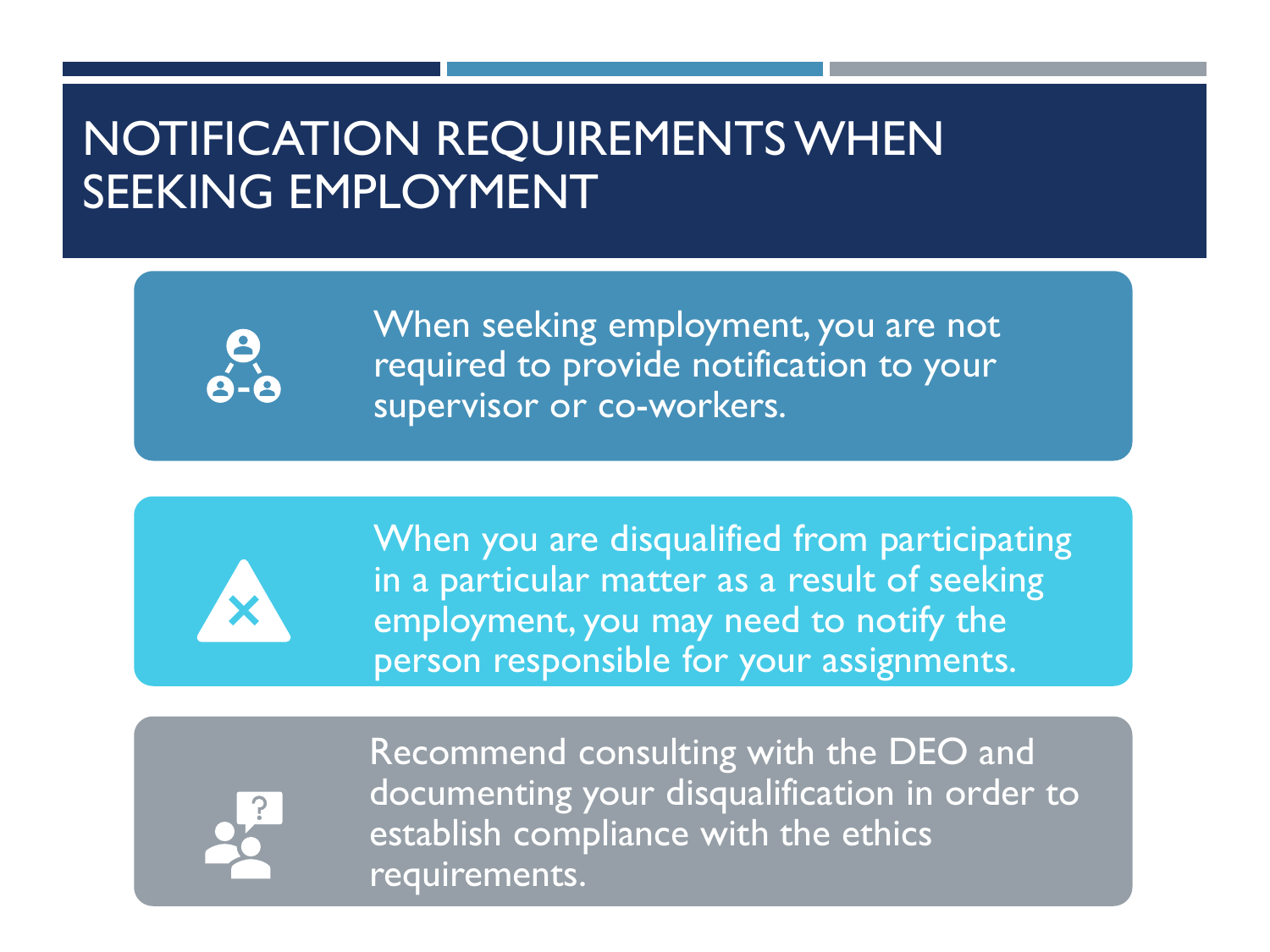While you are seeking employment with a person or organization, you are prohibited from:

- participating personally and substantially
- in a particular matter that
- to your knowledge has a direct and predictable effect on the financial interests of your prospective employer.

Recusal is accomplished by not participating in the particular matter.

## SEEKING EMPLOYMENT RECUSAL OBLIGATIONS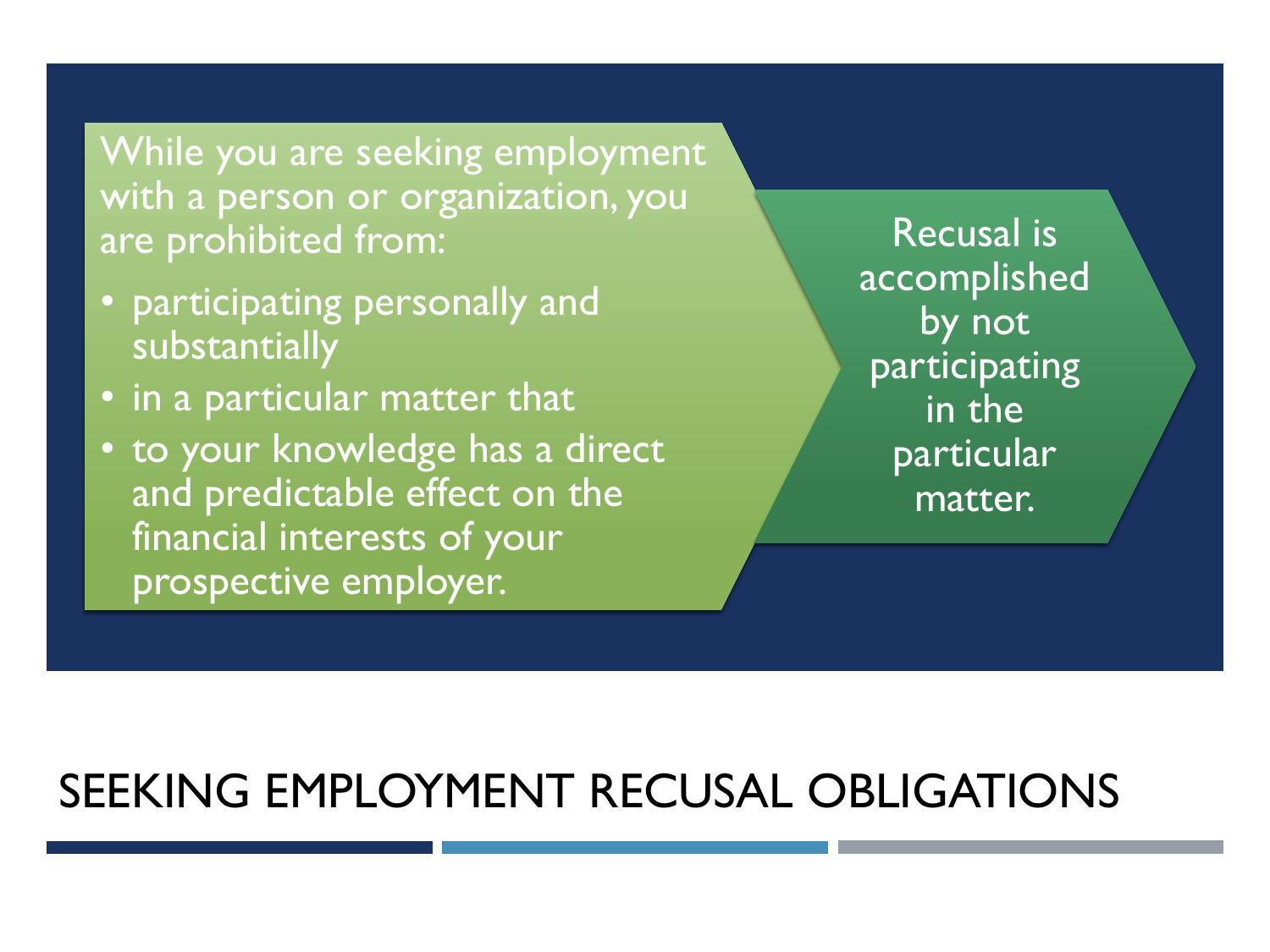## IMPLEMENTING RECUSAL OBLIGATION

Are you seeking employment? If yes, then:

Can your official duties affect your prospective employer(s)? If yes, then:

> Are you working on particular matters (grants, contracts, litigation, permits, legislation, rulemaking, etc.) involving your prospective employer(s)? If yes, then:

Will the particular matter(s) directly and predictably affect the financial interests of your prospective employer(s)? If yes, then:

> You may not participate in the particular matter.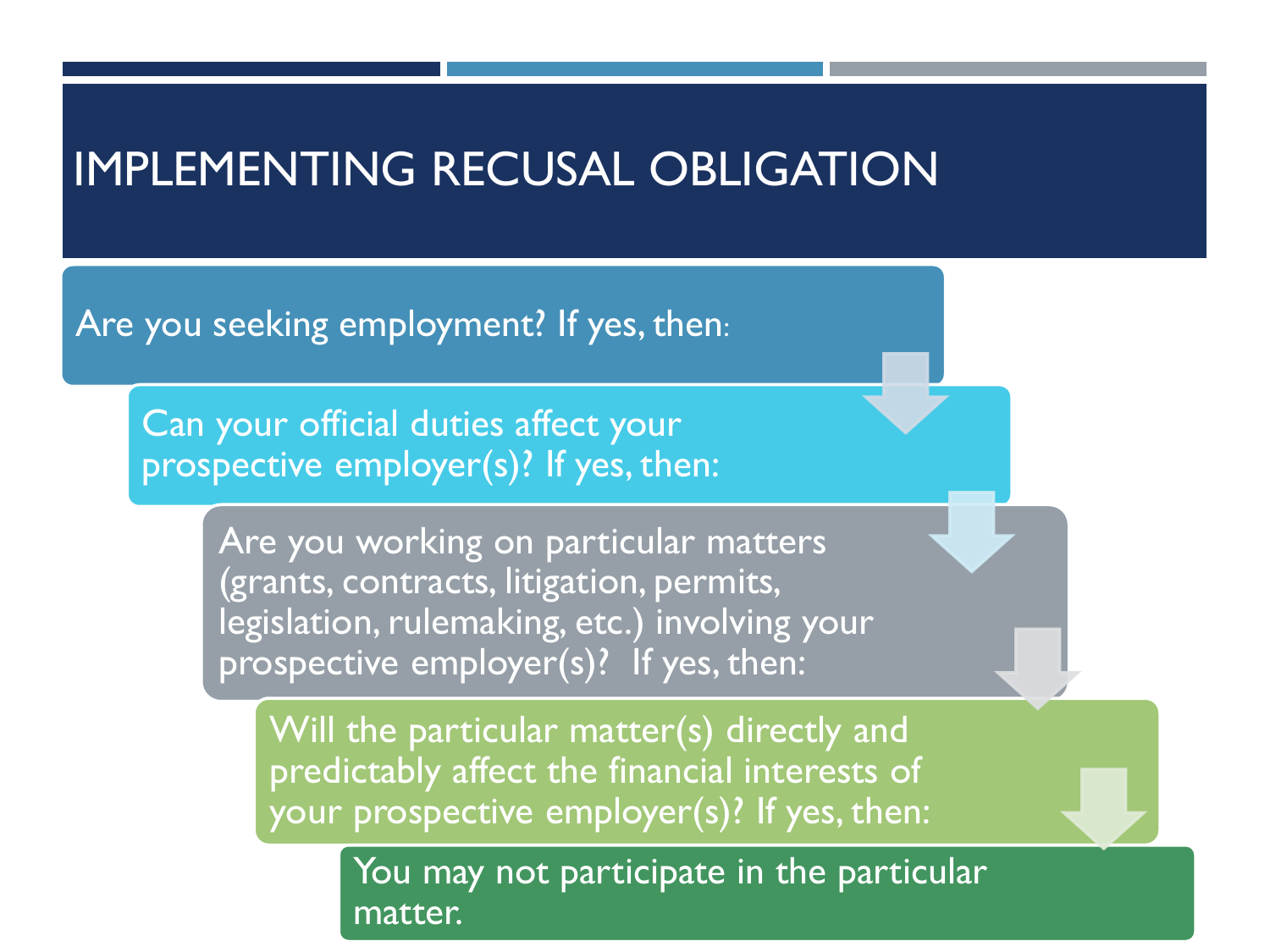### IMPLEMENTING RECUSAL OBLIGATION

If your only interaction with a prospective employer is sending an unsolicited resume **and** you have not received a response, you may participate in a particular matter so long as it is **not** a particular matter involving specific parties.

> However, if you receive a response from the prospective employer indicating interest in employment discussions, then you must recuse from all particular matters that may affect your prospective employer(s).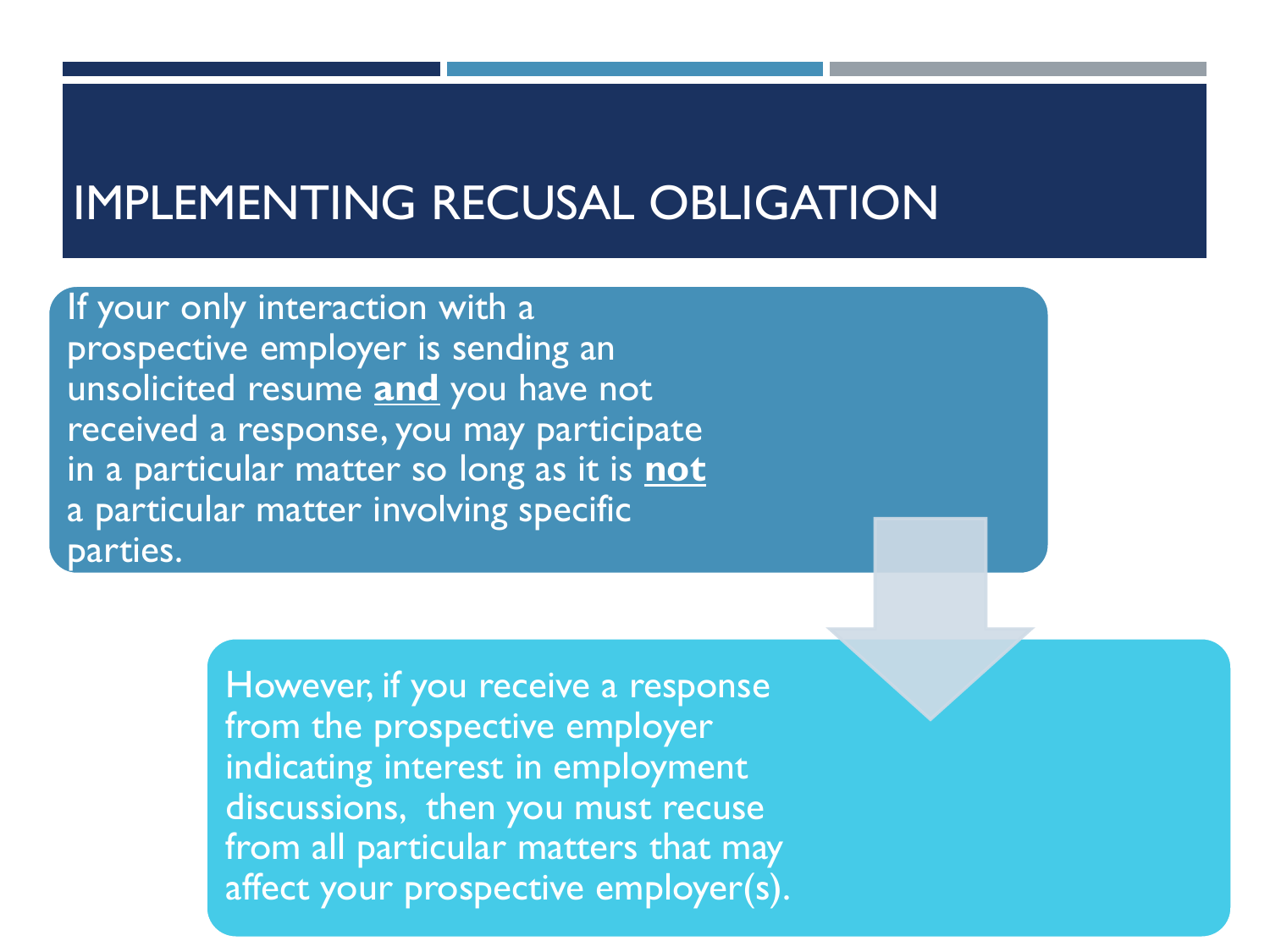## SEEKING EMPLOYMENT ENDS

## 5 C.F.R. § 2635.603(b)(2)

- **Now When either you or the** prospective employer rejects the possibility of employment and all discussions of possible future employment have ended (no deferment of discussions).
- **Now My Augment** When a prospective employer has expressed no interest within two months after sending a resume or employment proposal.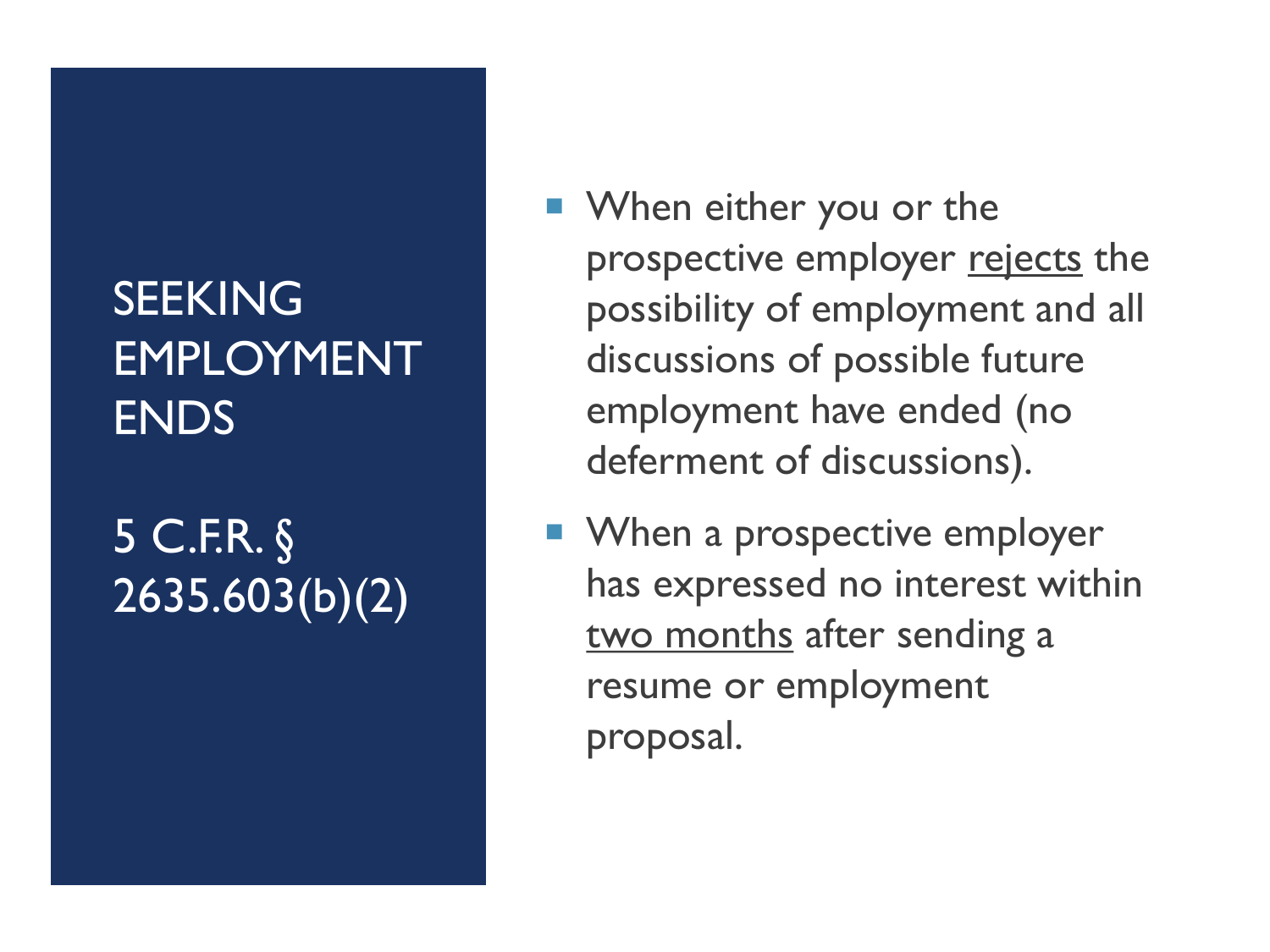## ETHICS RULES FOR NEGOTIATING EMPLOYMENT

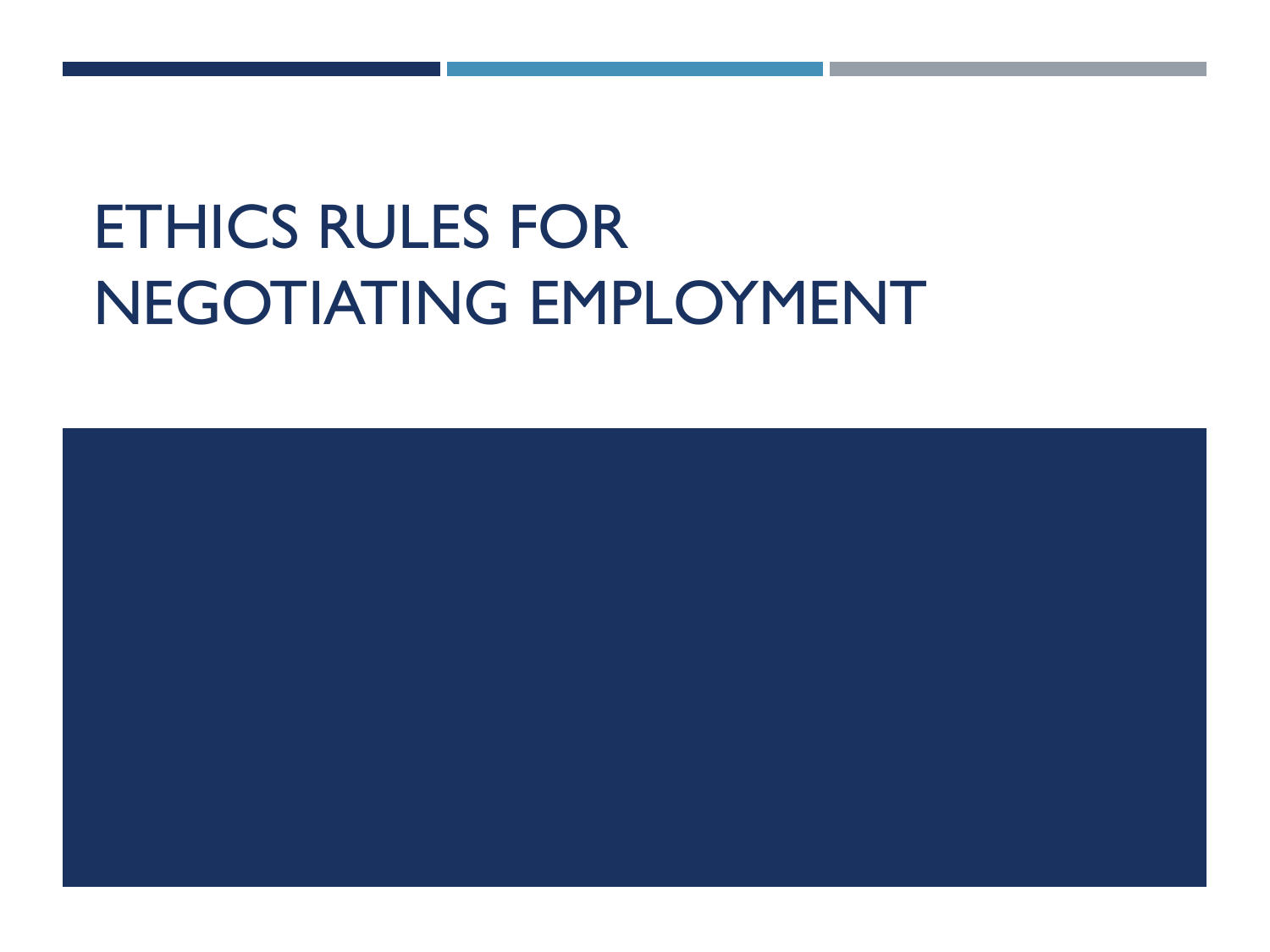The line between seeking employment and negotiating employment can be difficult to determine (and they can start at the same time).

Err on the side of caution when determining when seeking employment ends and negotiating for employment begins.

NEGOTIATING EMPLOYMENT ETHICS RULES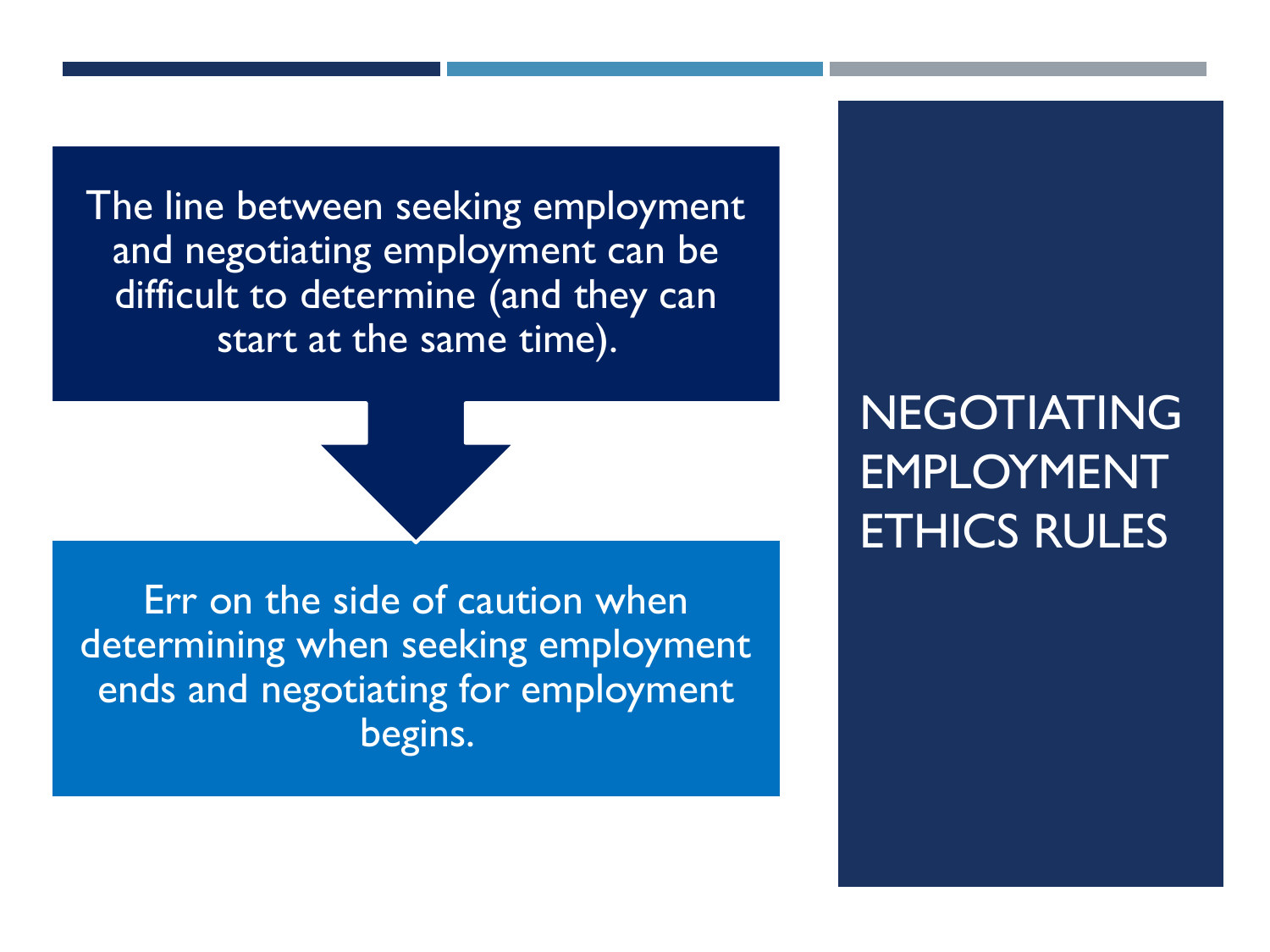## NEGOTIATING EMPLOYMENT **BEGINS**

- When you have directly or indirectly engaged in *negotiations* for employment with any person.
	- *Negotiations* are discussions or communications with another person, or an intermediary, conducted with a view toward reaching an agreement regarding possible employment.
	- **Negotiations** are not limited to discussions of specific terms and conditions of employment in a specific position.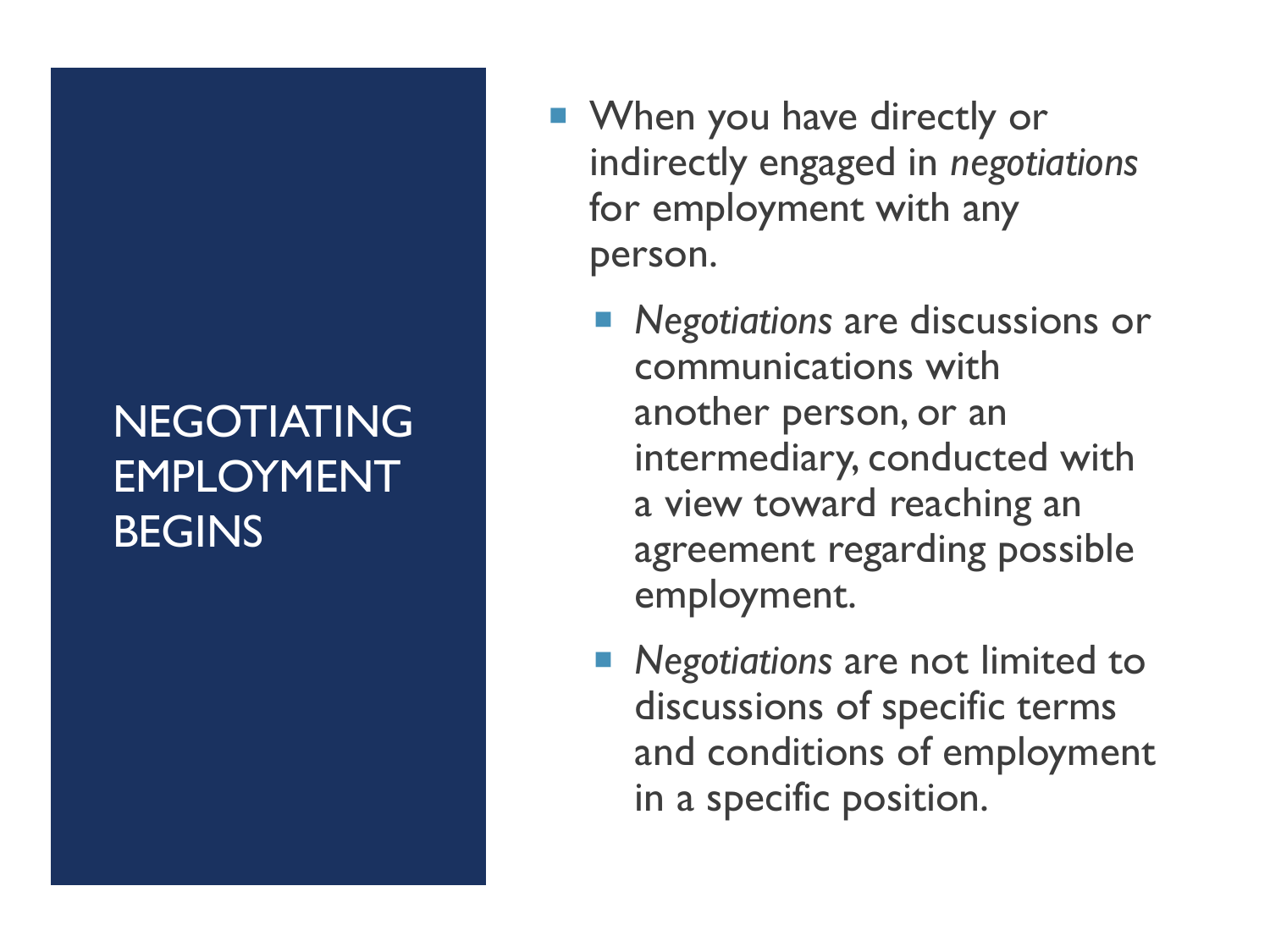## NOTIFICATION REQUIREMENTS WHEN NEGOTIATING EMPLOYMENT



When negotiating employment, you are not required to provide notification to your supervisor or co-workers.



When you are disqualified from participating in a particular matter as a result of negotiating employment, you may need to notify the person responsible for your work assignments.



Recommend consulting with the DEO and documenting your disqualification in order to establish compliance with the ethics requirements.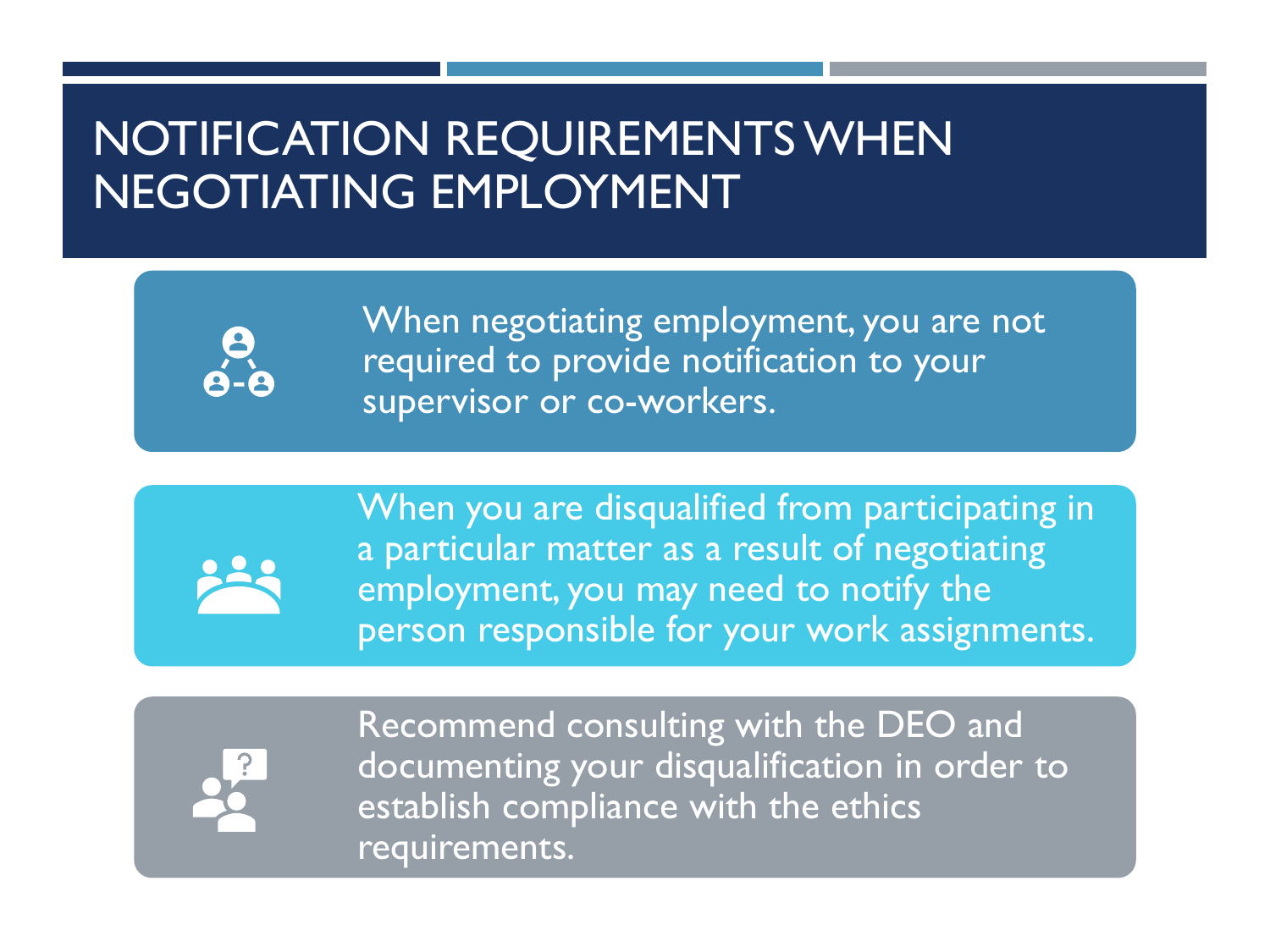## NOTIFICATION REQUIREMENTS WHEN NEGOTIATING EMPLOYMENT – OGE 278e FILERS



If you file an OGE 278e, you are required by the STOCK Act to provide the DEO with written notice of any and all employment negotiations **within 3 business days** of the beginning of such negotiations.



You must also file a STOCK Act Notice if you have entered into an agreement for future employment outside the Federal Government **within 3 business days** of entering into the agreement.



STOCK Act Notice: [https://www.doi.gov/ethics/forms/STOCK-act](https://www.doi.gov/ethics/forms/STOCK-act-notification)notification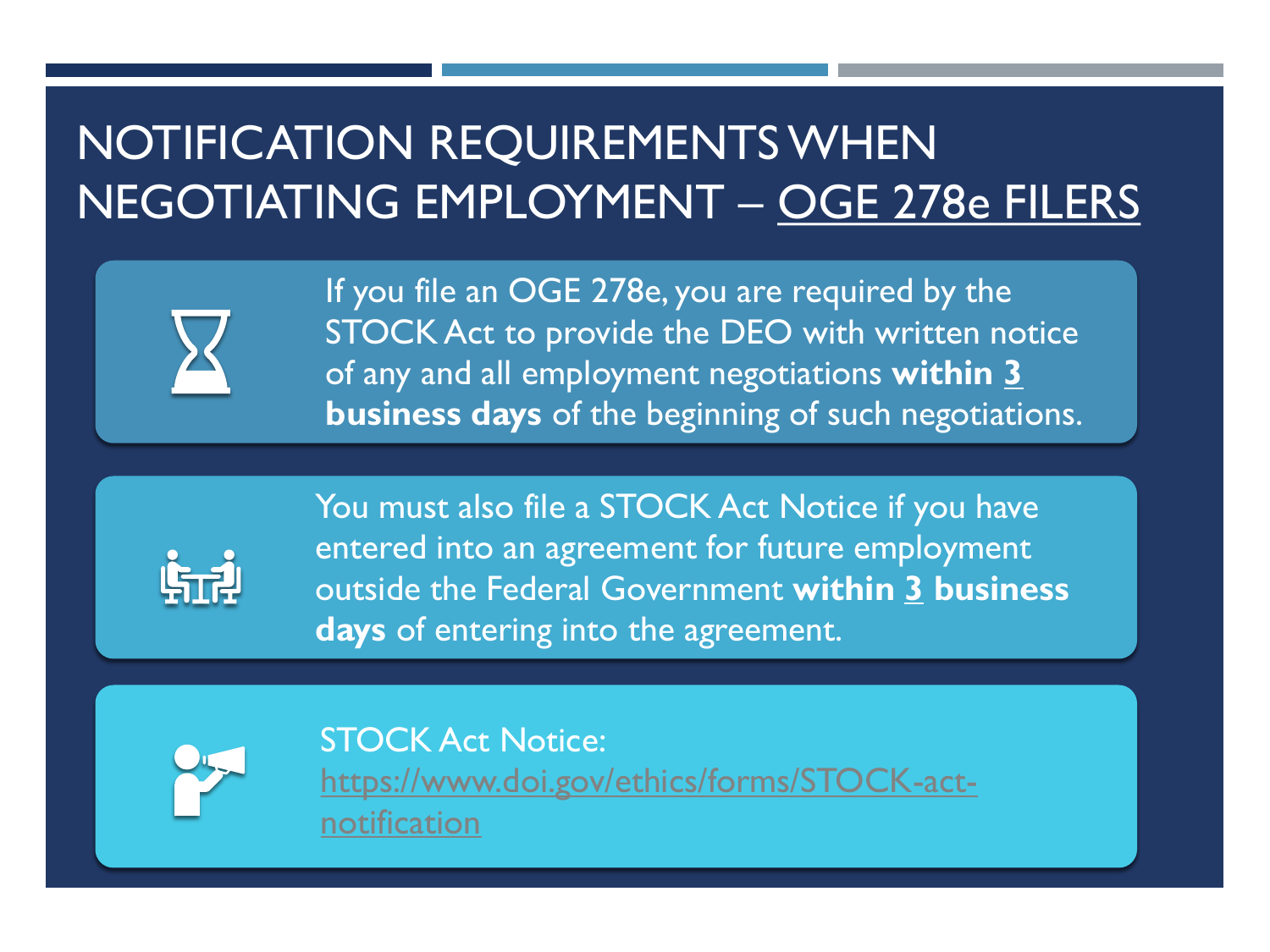### NEGOTIATING EMPLOYMENT RECUSALS

- Once you start negotiating employment, a criminal ethics statute, 18 U.S.C. § 208(a), requires your disqualification from any particular matter that has a direct and predictable effect on the financial interests of person with whom you are either negotiating or have entered into an arrangement for future employment.
- 5 CFR § 2635.606 Restates the recusal requirement in 18 U.S.C. § 208(a) based on an arrangement concerning prospective employment or otherwise after negotiations.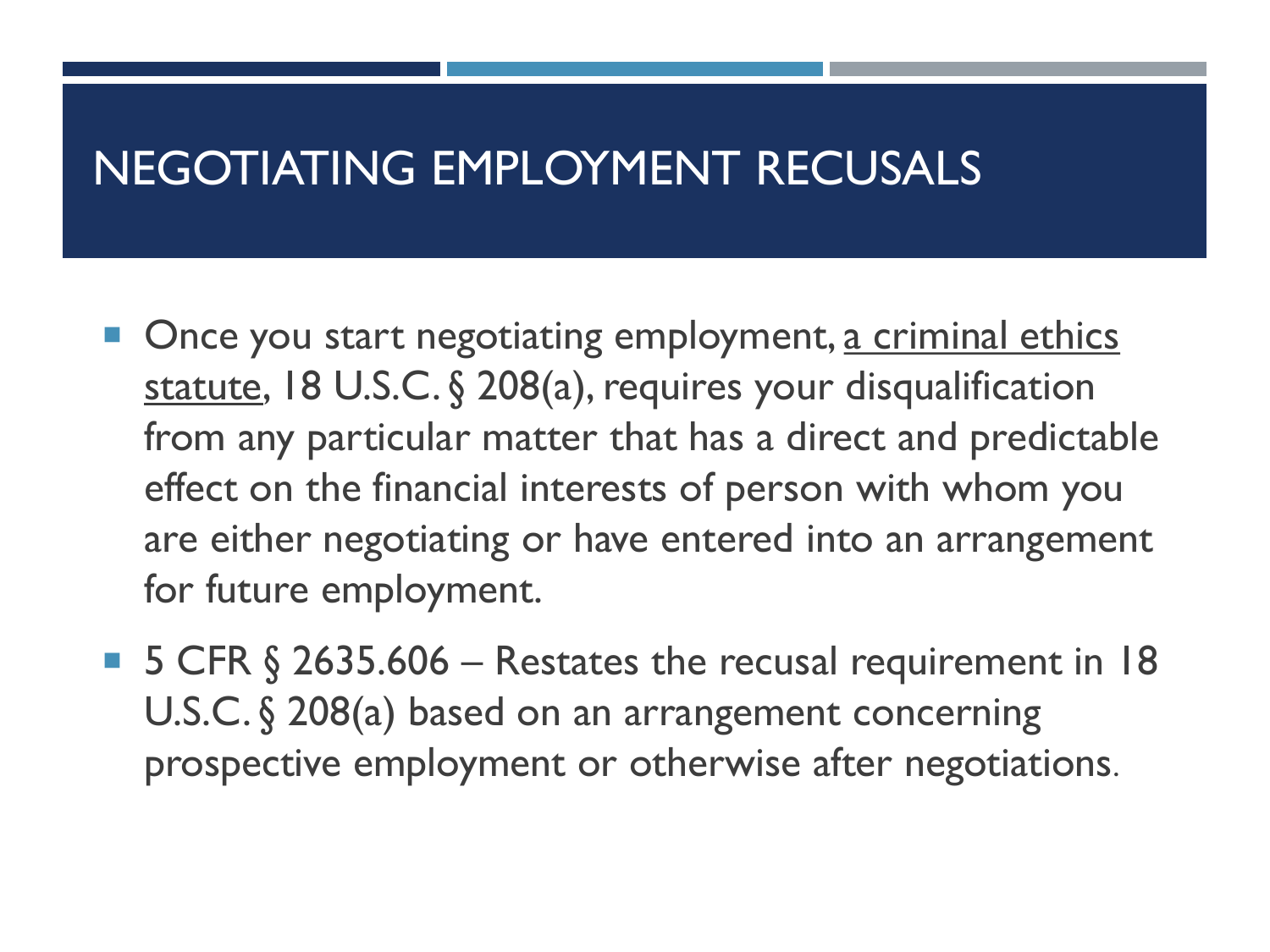### IMPLEMENTING RECUSAL OBLIGATION

Are you negotiating employment? If yes, then:

Can your official duties affect your prospective employer(s)? If yes, then:

> Are you working on particular matters(grants, contracts, litigation, permits, legislation, rulemaking, etc.) involving your prospective employer(s)? If yes, then:

Will the particular matter(s) directly and predictably affect the financial interests of your prospective employer(s)? If yes, then:

> You may not participate in the particular matter.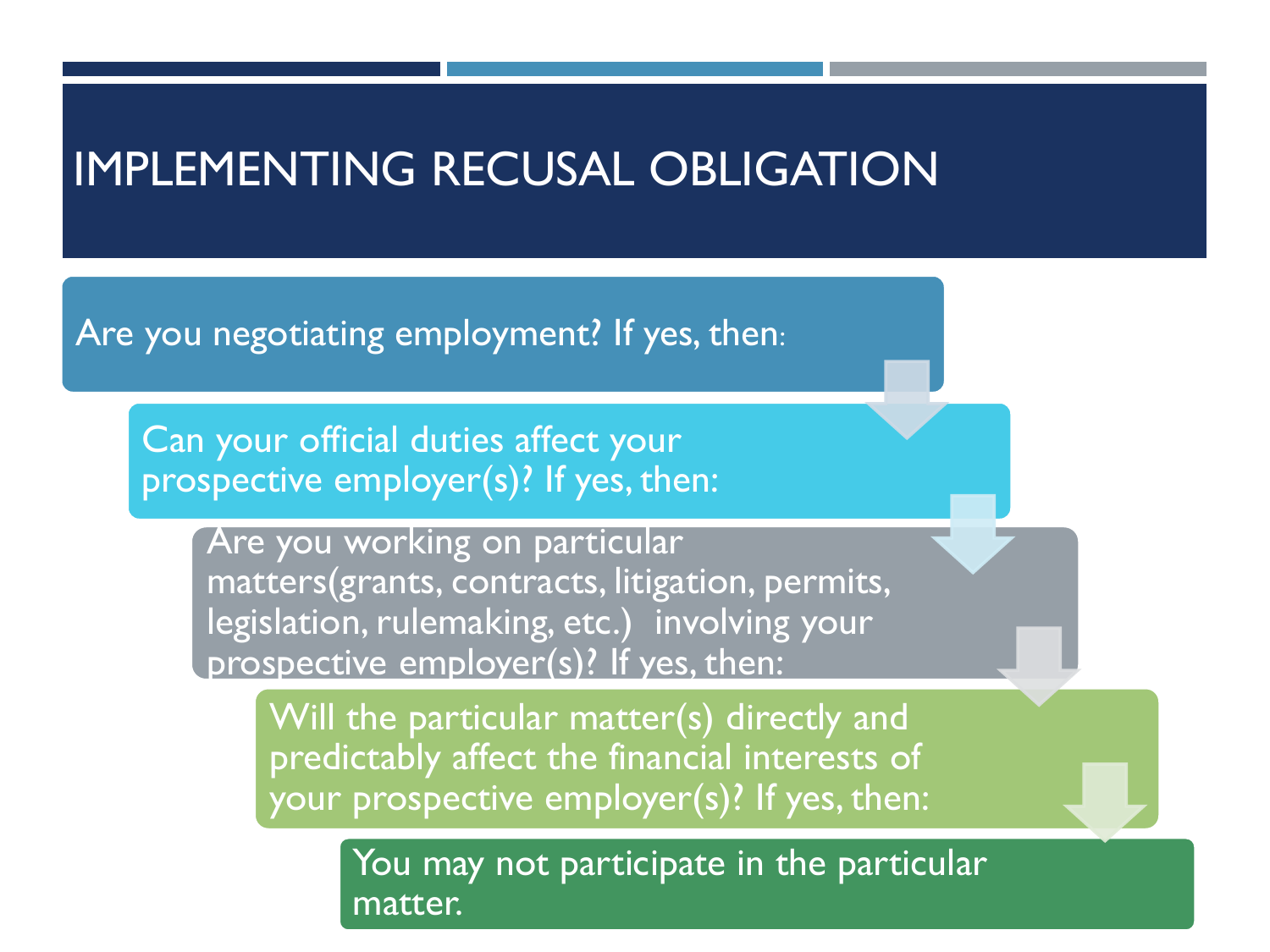## NEGOTIATING EMPLOYMENT ENDS

- **Now When either you or the** prospective employer rejects the possibility of employment and all negotiations for possible future employment have ended.
- **Now When any arrangement for future** employment is terminated.
- **Now You leave employment with** the Federal Government.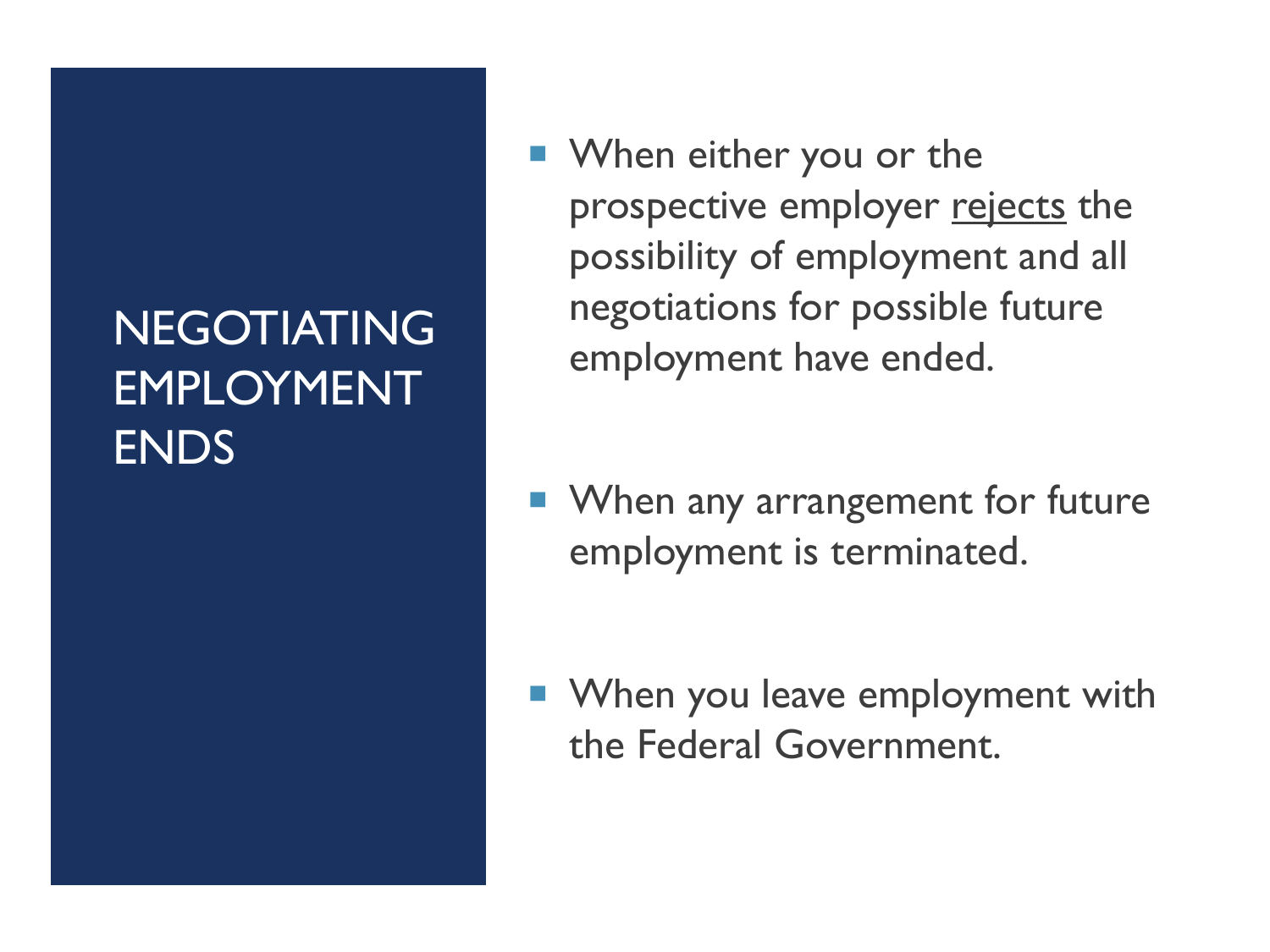## ETHICS RULES FOR POST-GOVERNMENT EMPLOYMENT

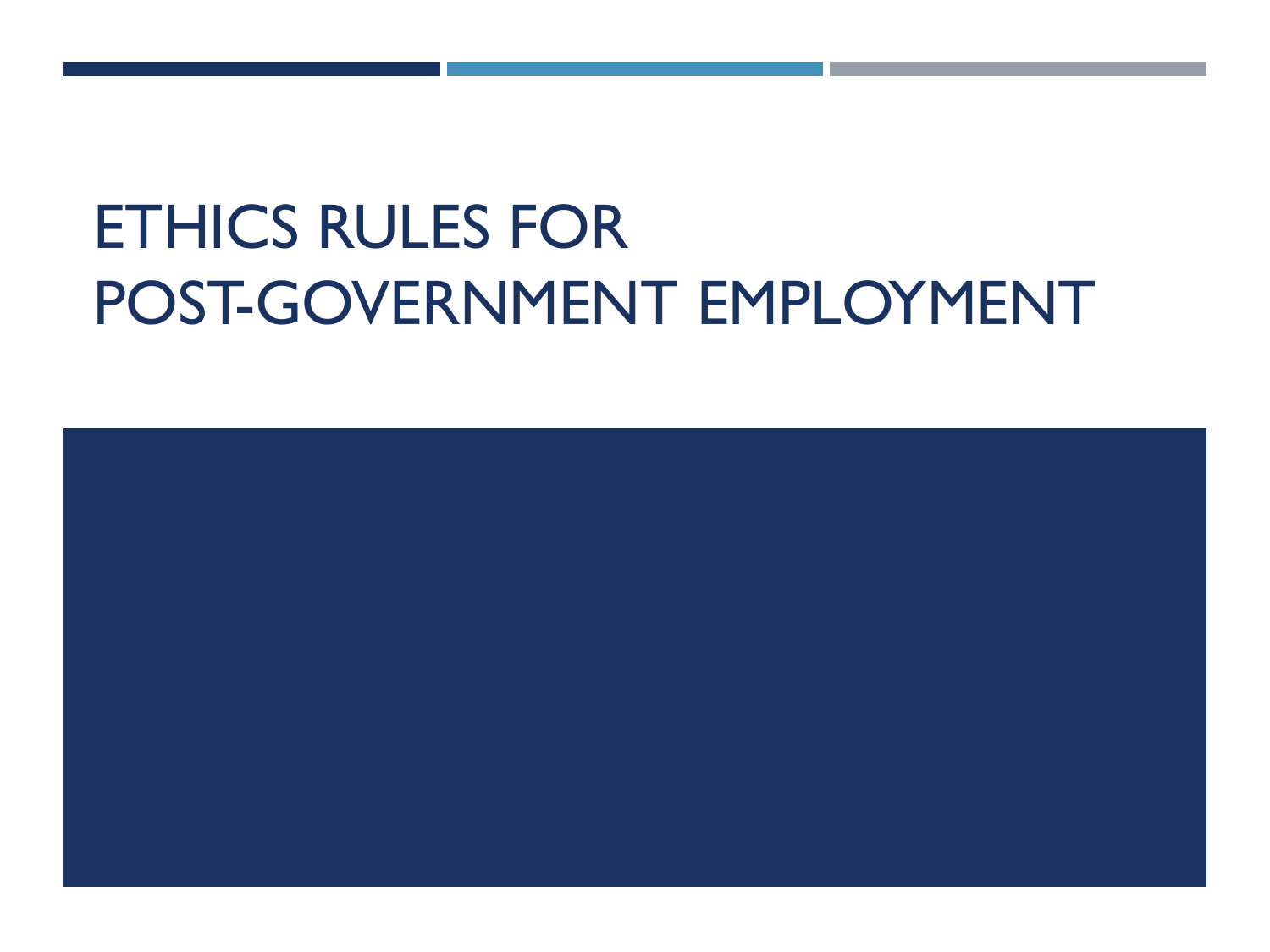## POST-GOVERNMENT EMPLOYMENT

## 18 U.S.C. § 207

- After you leave your position at the DOI, there are a series of post-employment ethics rules that will apply to your activities as well as to the work that you may do for a future employer.
- **These rules do not bar** you from accepting employment with any private or public employer.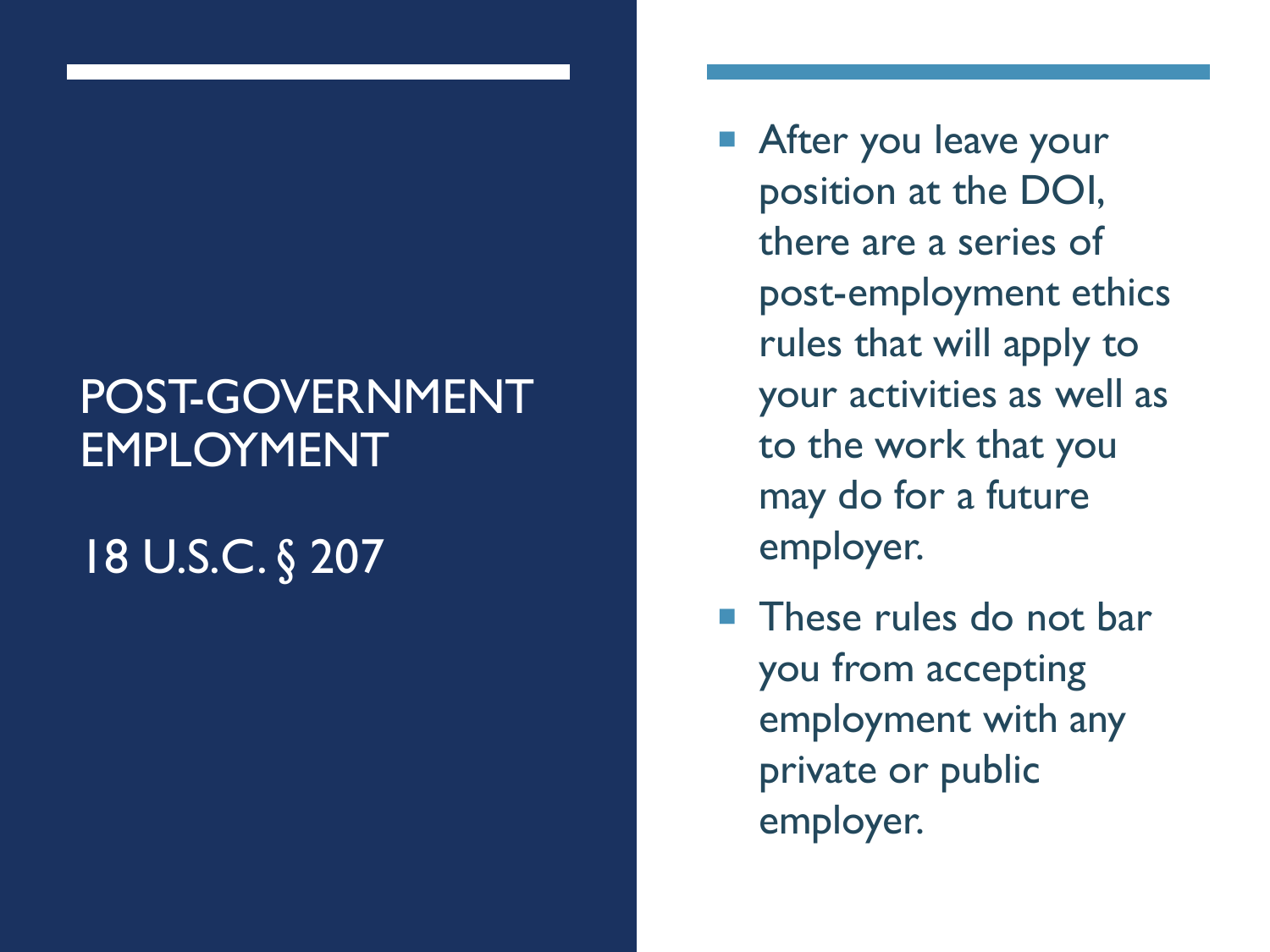## POST-GOVERNMENT EMPLOYMENT

## 18 U.S.C. § 207

#### Rules include:

- limitations on potential appearances and communications that you may make as a representative of a third party back to the federal government, and
- **IF limitations on other types** of assistance that you may provide to third parties.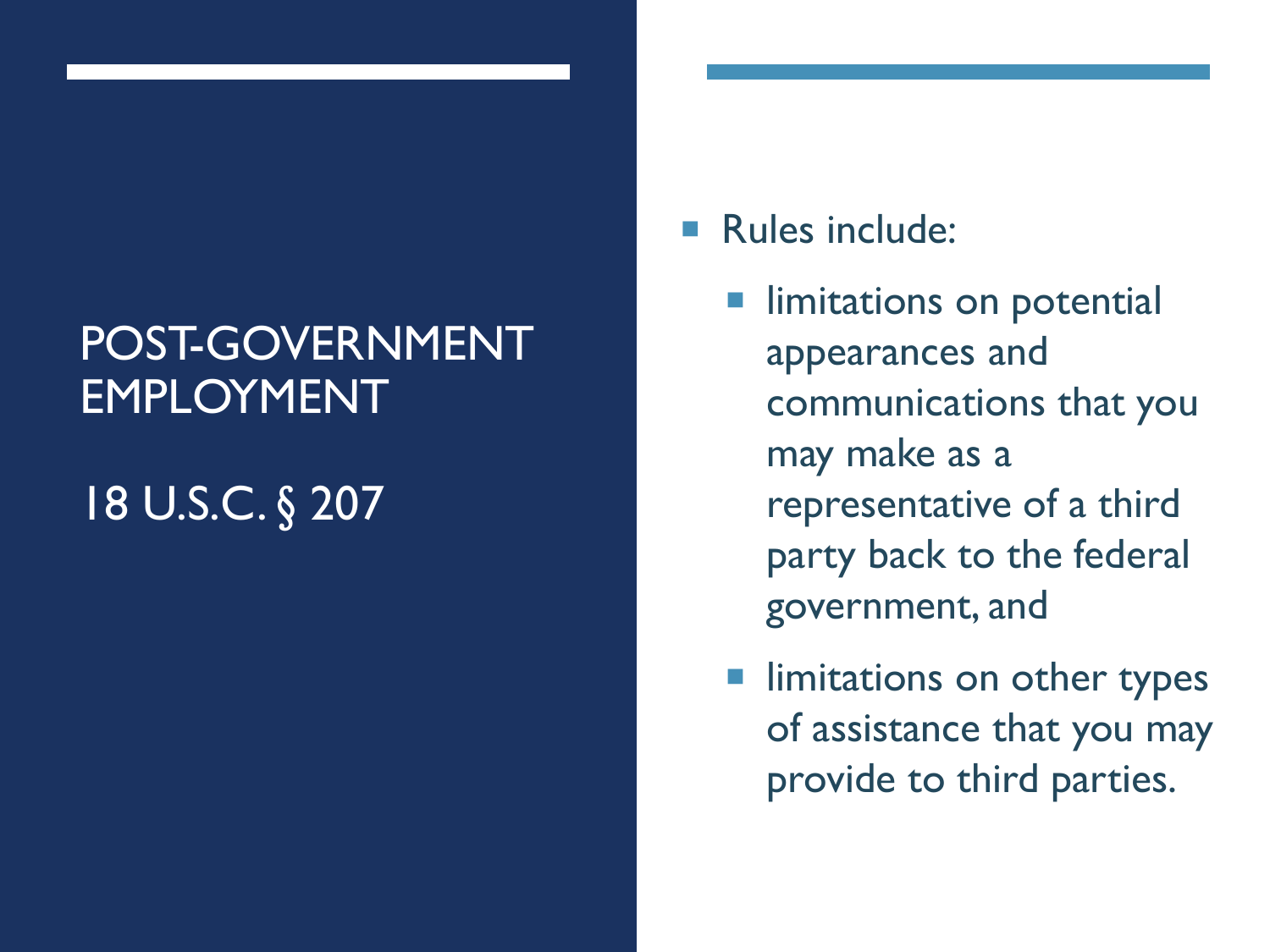## POST-GOVERNMENT EMPLOYMENT

## 18 U.S.C. § 207

- The purpose behind these rules is to prevent you from "switching sides" on a matter in which you were involved when you worked for DOI.
- Limitations are personal to you and are not imputed to others, including any future employer.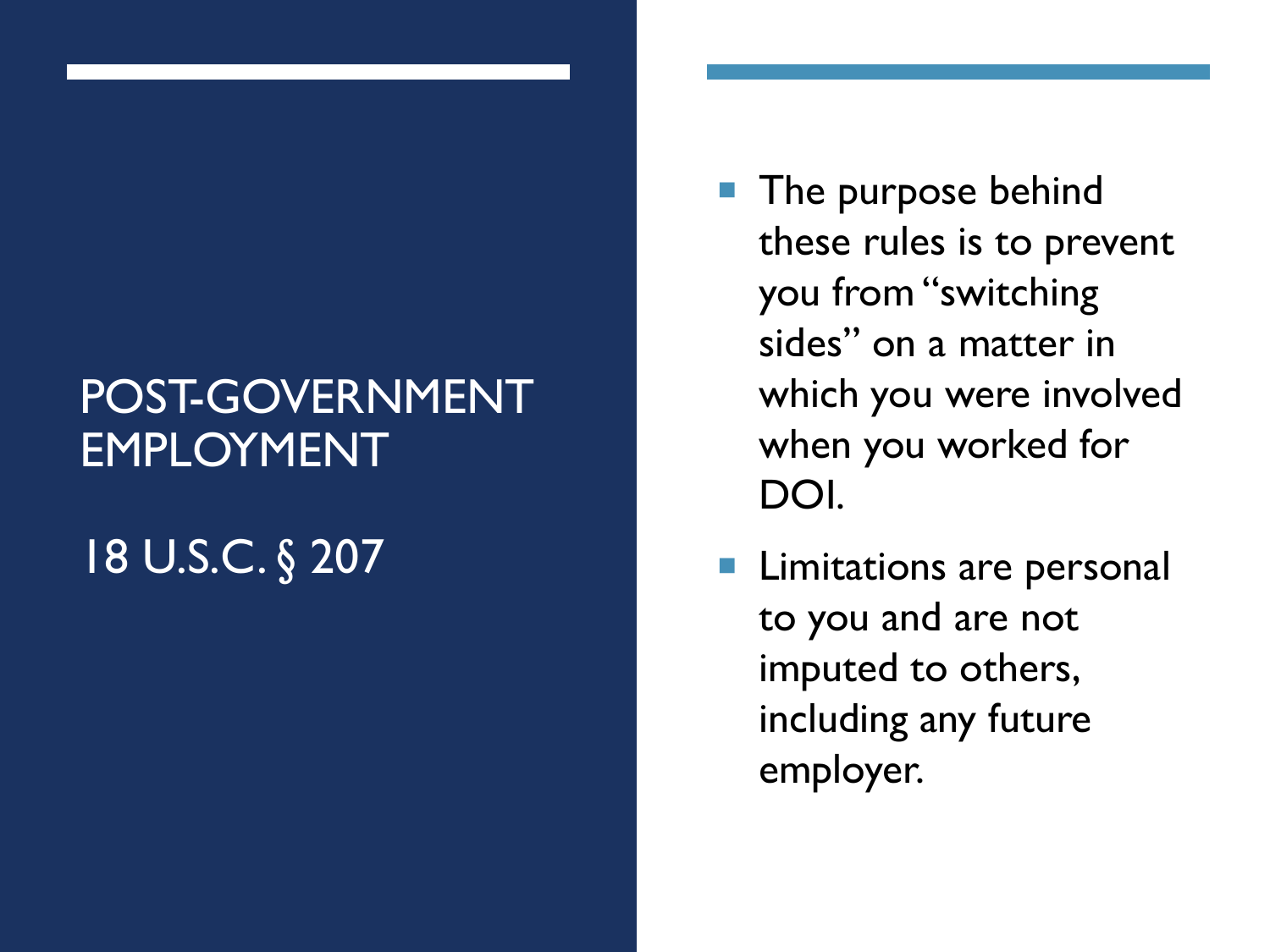## POST-GOVERNMENT RESTRICTIONS

- **There are two primary post-employment representation** provisions in 18 U.S.C. §207 that will apply to you once you leave the DOI, each provision applies to distinct conduct and remains effective for a specified period of time:
	- 18 U.S.C. § 207(a)(1) Lifetime Ban on Switching Sides
		- Covers all employees for lifetime of particular matter
	- 18 U.S.C. § 207(a)(2) Official Responsibility Ban
		- Covers managers/supervisors for two years after departure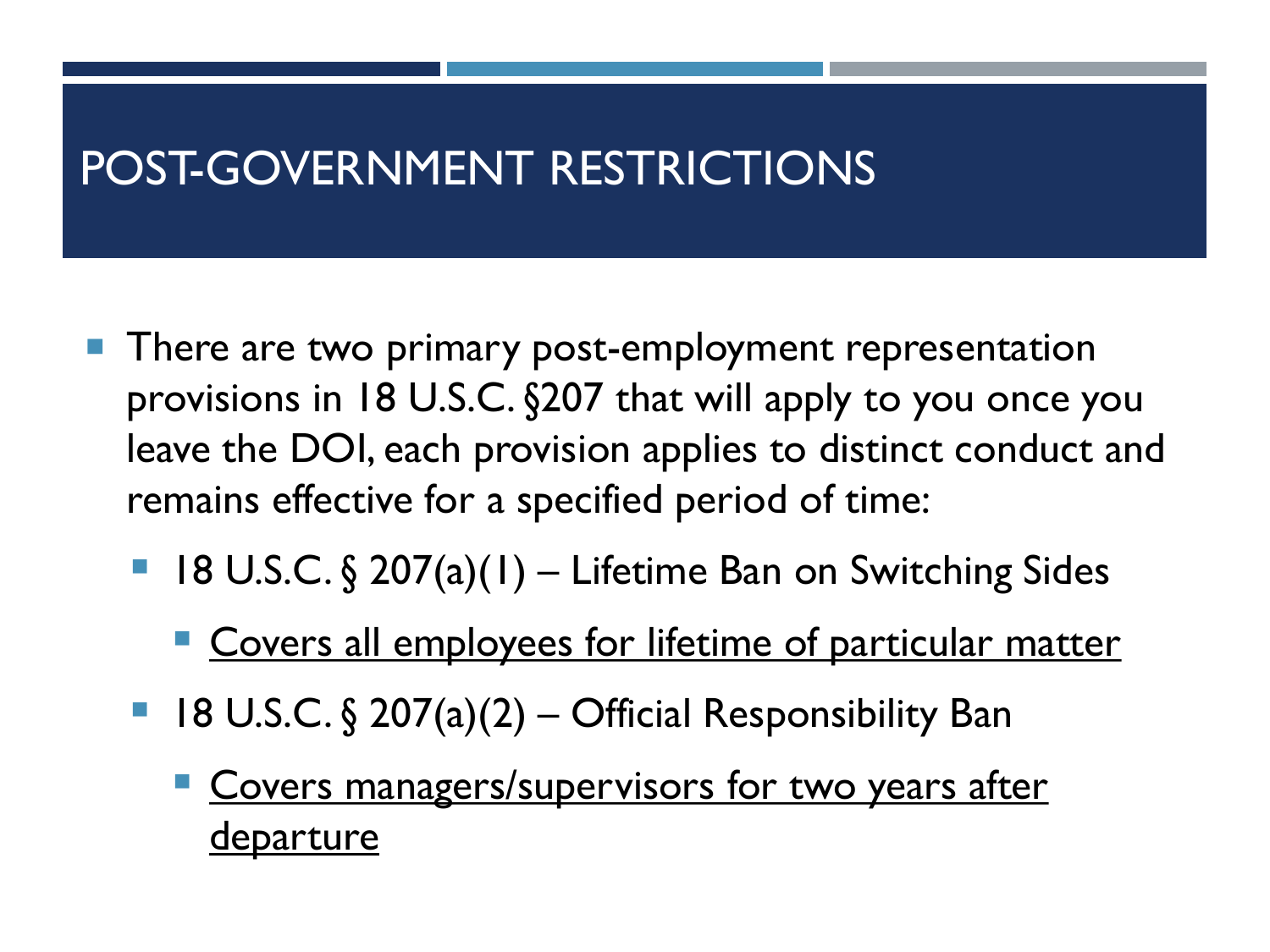# Elements of 18 U.S.C.  $\S 207(a)(1)$  and  $(2)$

#### **Lifetime Ban Official Responsibility Ban 18 U.S.C.** § **207(a)(1) 18 U.S.C.** § **207(a)(2)**

- *(Former)* Employee
- Knowingly Makes
- Communication or Appearance
	- With the Intent to Influence
- To or Before an Employee of U.S. Government
	- On Behalf of Any Other Person
- U.S. Government is a Party or Has a Direct and Substantial Interest
	- About a Particular Matter Involving Specific Parties
		- Same Particular Matter

**Participated Personally Constructed** Pending Under Official **and Substantially Responsibility (within one year before termination)**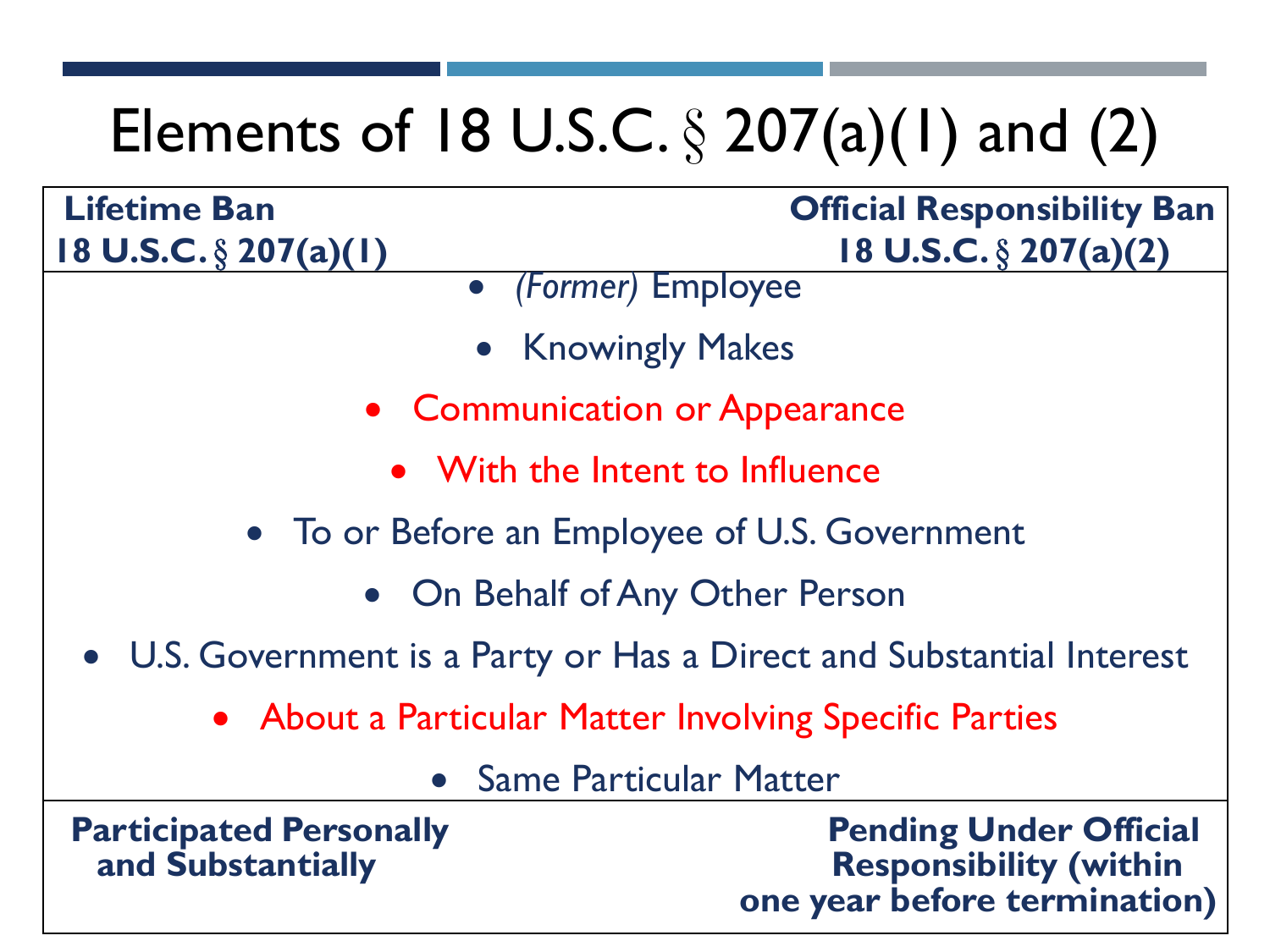- **Theorem 2018** You make a communication when you impart or transmit information of any kind, including facts, opinions, ideas, questions or direction, to an employee of the U.S. Government.
- You can make a communication orally, in written correspondence, by electronic media, or by any other means.
- Communications for purposes of the post-government restrictions, include only those for which you intend that the information conveyed will be attributed to you.

## DEFINITION OF **COMMUNICATION**

5 C.F.R. § 2641.201(d)(1)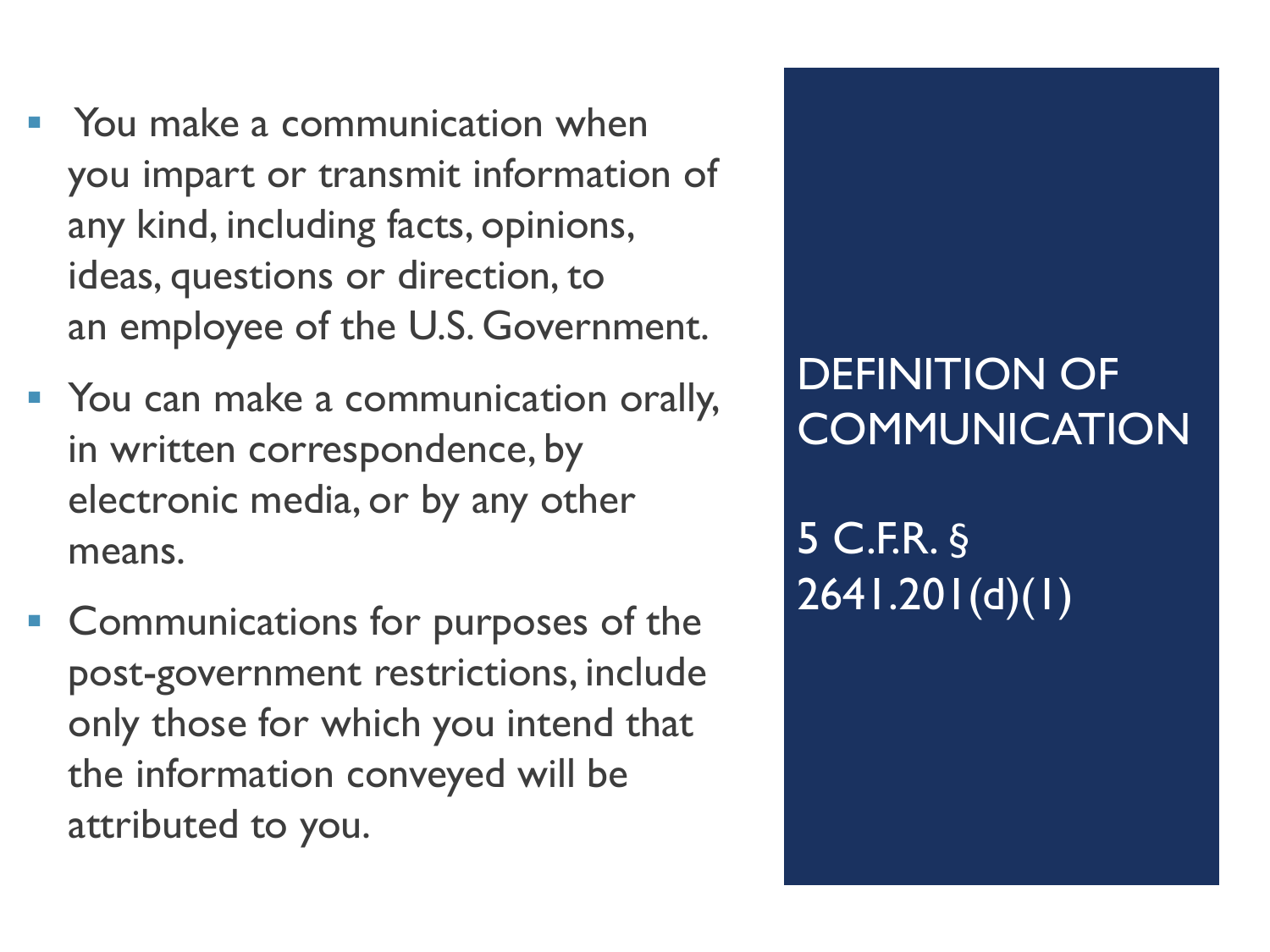- **You make an appearance when** you are physically present before an employee of the U.S. Government, in either a formal or informal setting.
- **Although your appearance also** may be accompanied by certain communications, your appearance need not involve any communication in order to trigger the post-employment restrictions.

## DEFINITION OF APPEARANCE

5 C.F.R. § 2641.201(d)(2)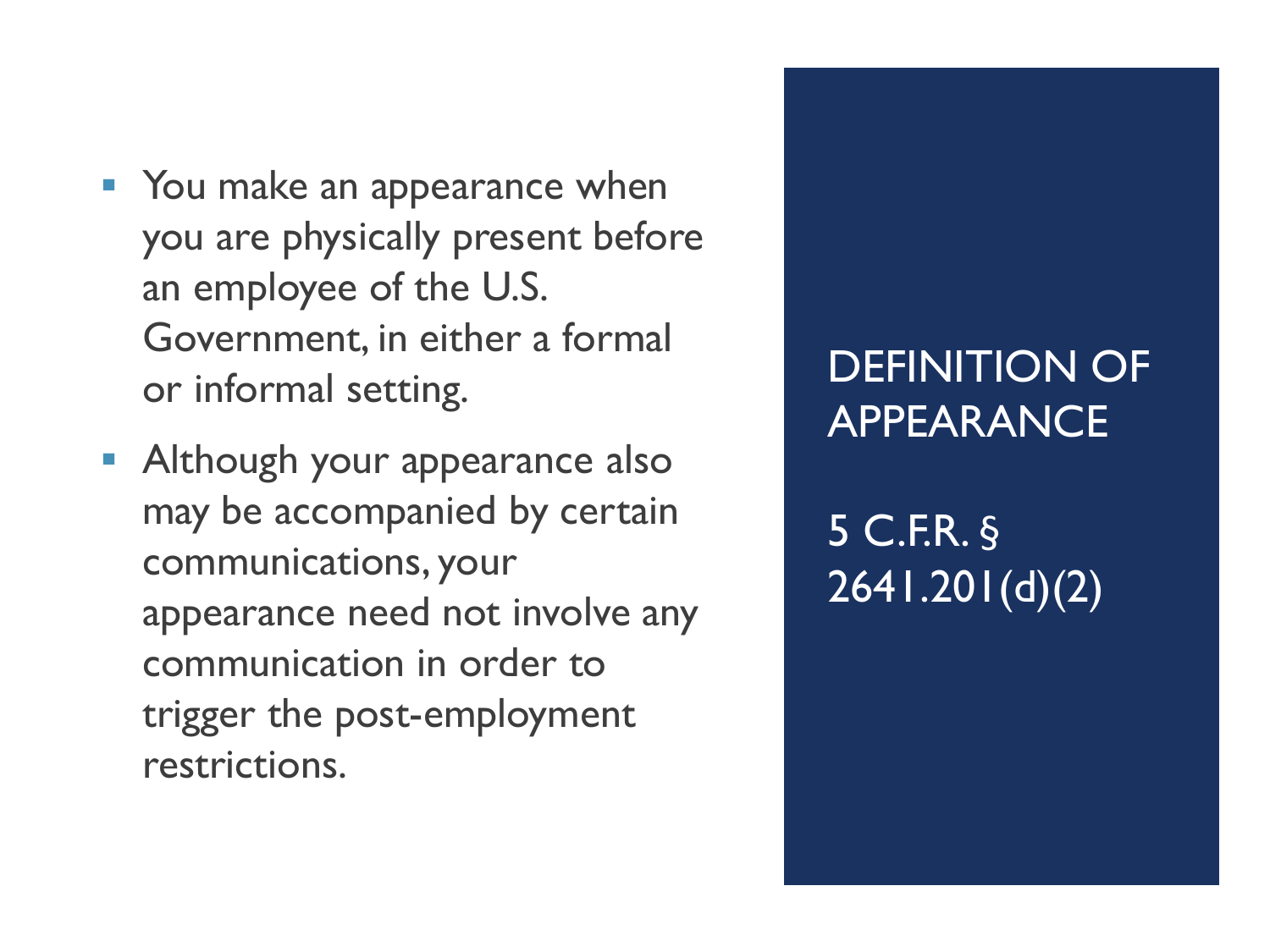## BEHIND-THE-SCENES ASSISTANCE PERMITTED

- You are not prohibited from providing assistance to a future employer, provided that your assistance does not involve a communication to or an appearance before an employee of the U.S. Government.
	- Attorneys may have other restrictions on behind-thescenes assistance based on their specific bar rules. Seek advice from the bar as appropriate.
	- **Part Your ability to provide "behind-the-scenes" assistance** may be limited if you are above a certain pay threshold and performed duties under Outer Continental Shelf Lands Act.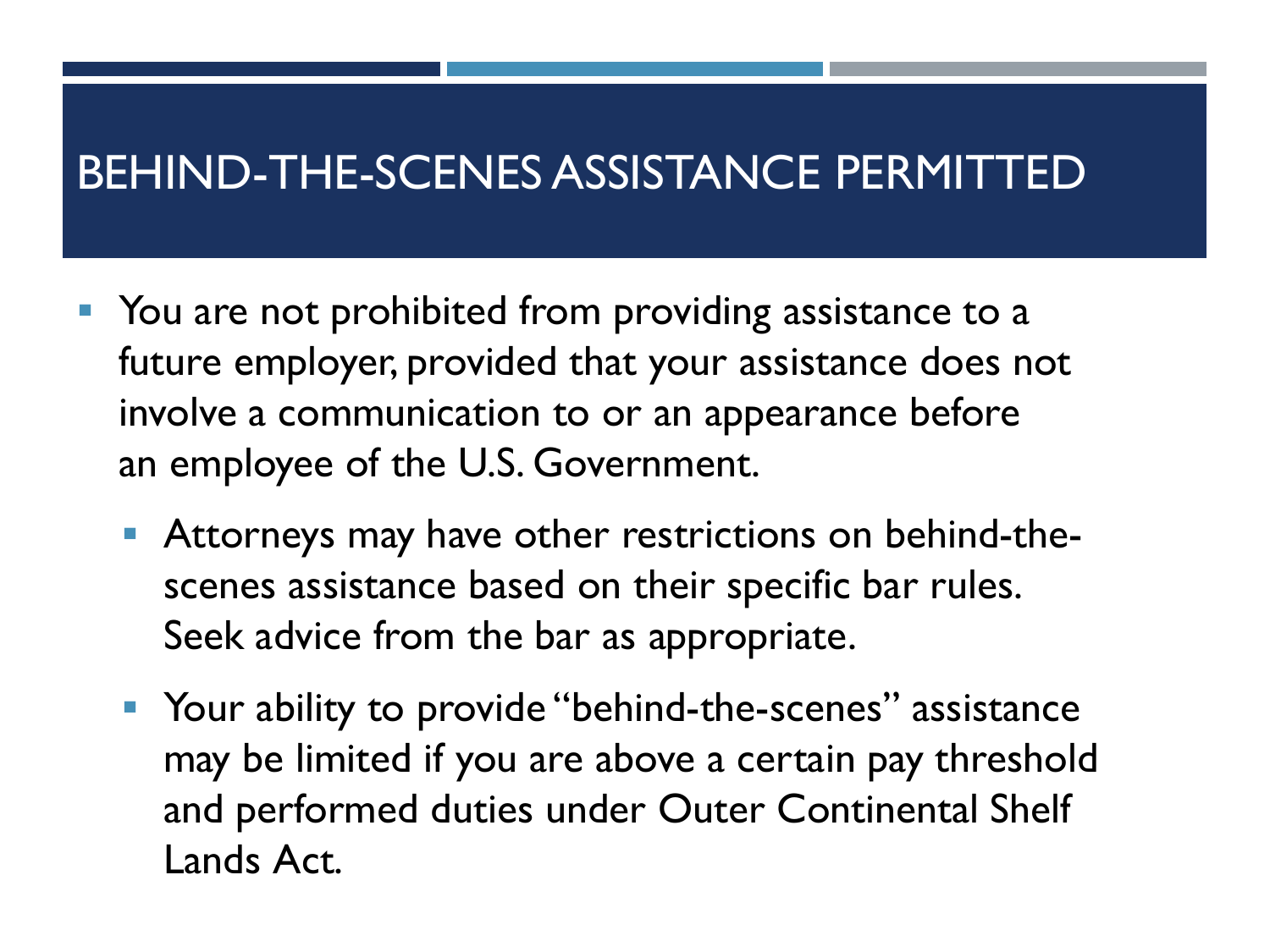- A communication or appearance is made with the intent to influence when you make it for the purpose of:
	- Seeking a U.S. Government ruling, benefit, approval, or other discretionary Government action; or
	- Affecting U.S. Government action in connection with an issue or aspect of a matter which involves an appreciable element of actual or potential dispute or controversy.

**DEFINITION** OF INTENT TO INFLUENCE

5 C.F.R. § 2641.201(e)(1)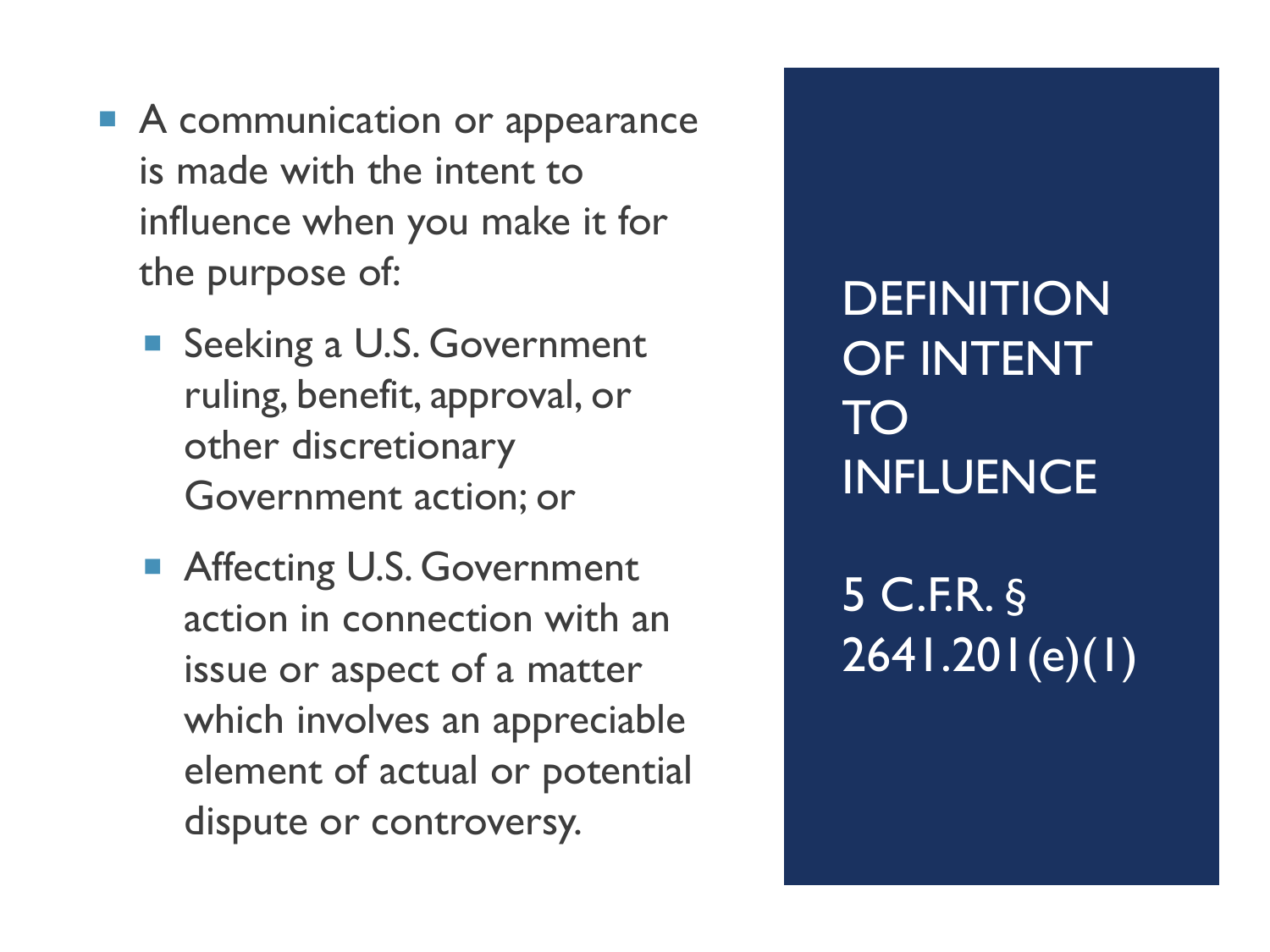- A communication or appearance is **NOT** made with the intent to influence when you make it for the purpose of:
	- **Purely social contacts,**
	- Routine requests not involving a potential controversy, or
	- **Making factual statements or** asking factual questions in a context that involves neither an appreciable element of dispute nor an effort to seek discretionary U.S. Government action, *etc*.

**DEFINITION** OF INTENT TO INFLUENCE

5 C.F.R. § 2641.201(e)(2)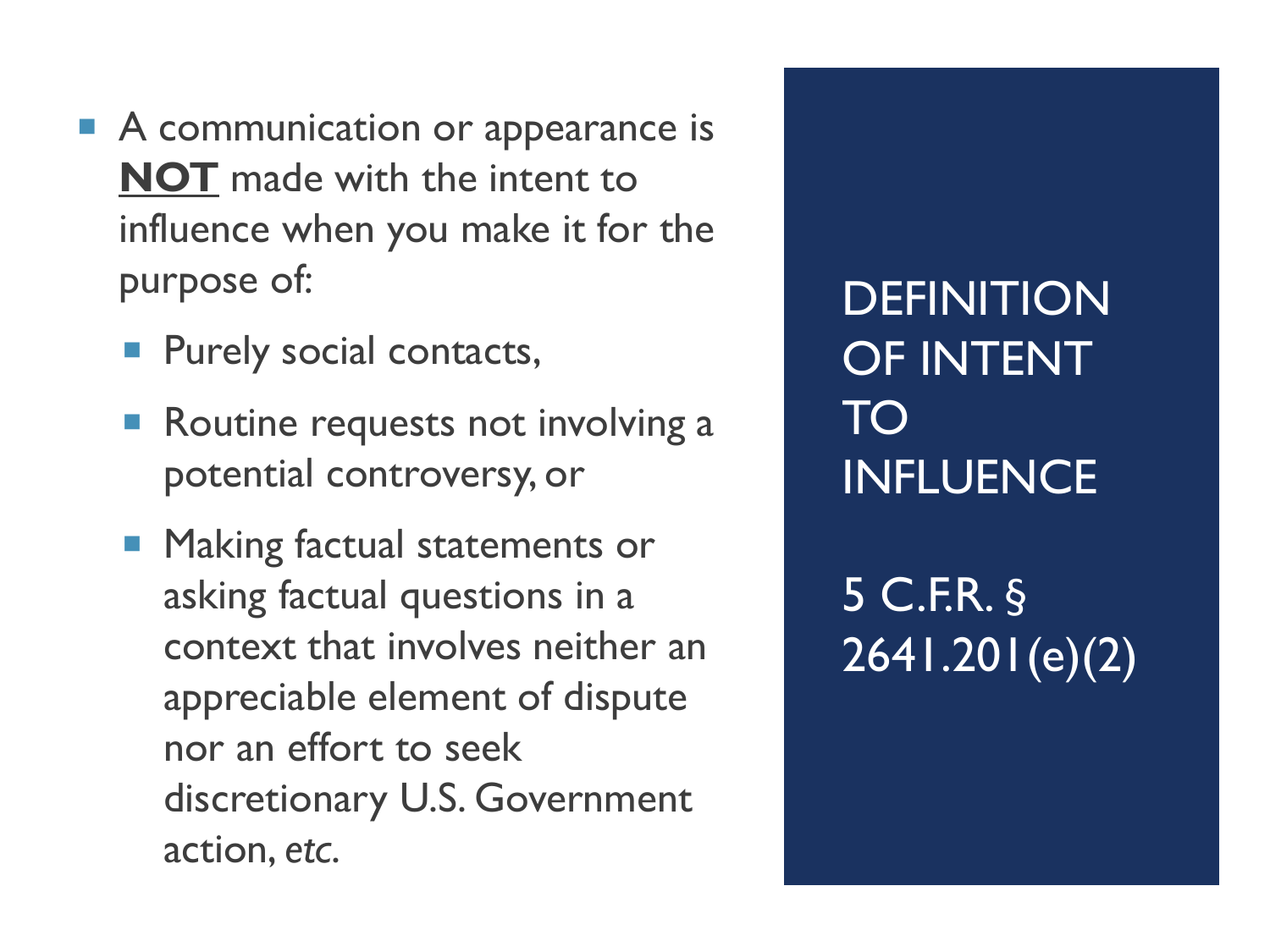A particular matter involving specific parties is a specific proceeding affecting the legal rights of the parties or an isolatable transaction or related set of transactions between identified parties, such as a specific contract, grant, license, product approval application, enforcement action, administrative adjudication, or court case.

DEFINITION OF PARTICULAR **MATTER** INVOLVING SPECIFIC PARTIES

5 C.F.R. § 2641.201(h)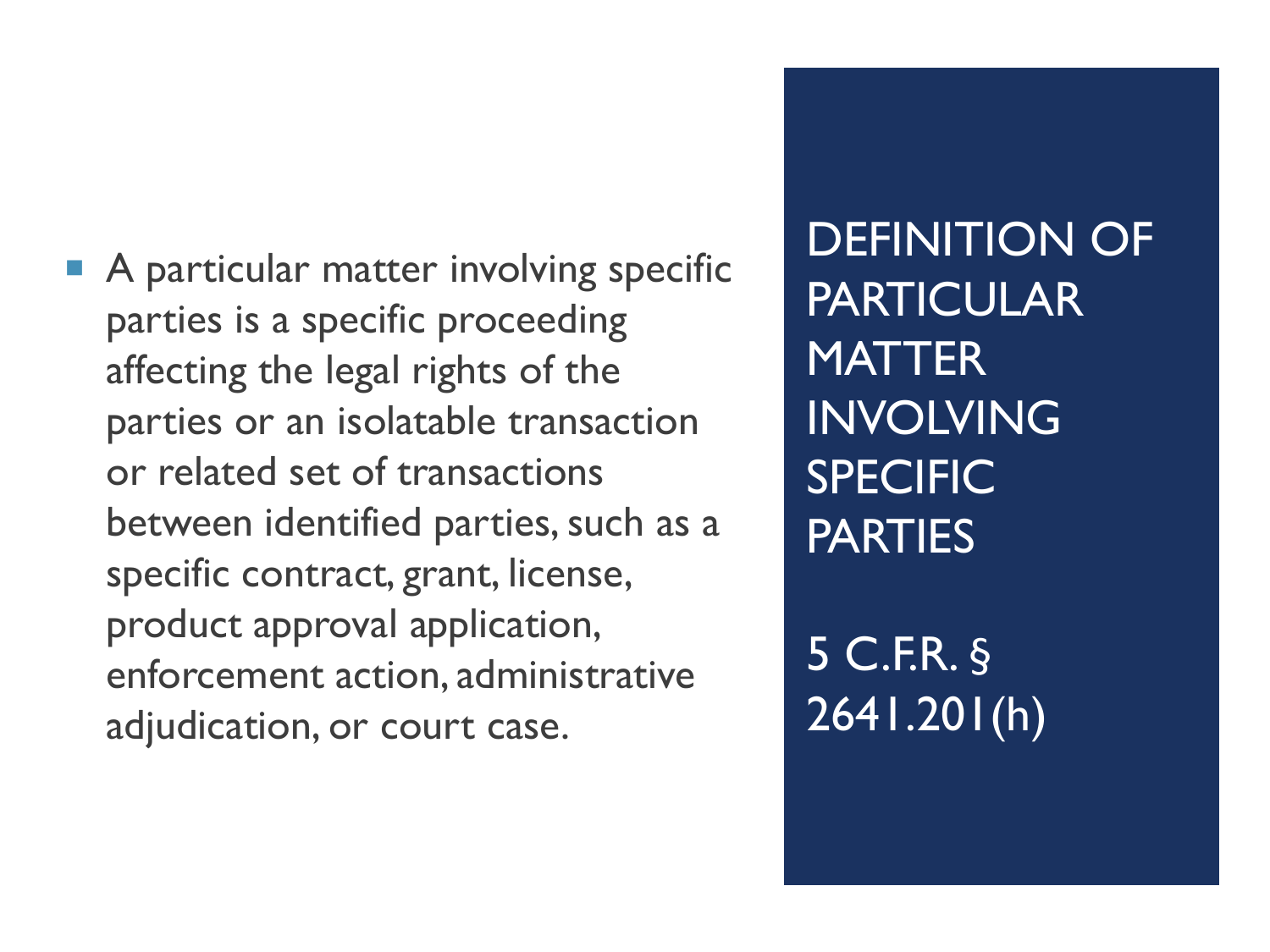## POST-GOVERNMENT RESTRICTIONS FOR SENIOR EMPLOYEES

- 18 U.S.C. § 207(c) "Senior" Employee Cooling-Off
	- Covers senior employees for one year after departure from the DOI.
	- Broader than the restrictions in 18 U.S.C. § 207(a)(1) and (a)(2).
	- **Note: Additional restrictions for "very senior"** employees in 18 U.S.C. § 207(d).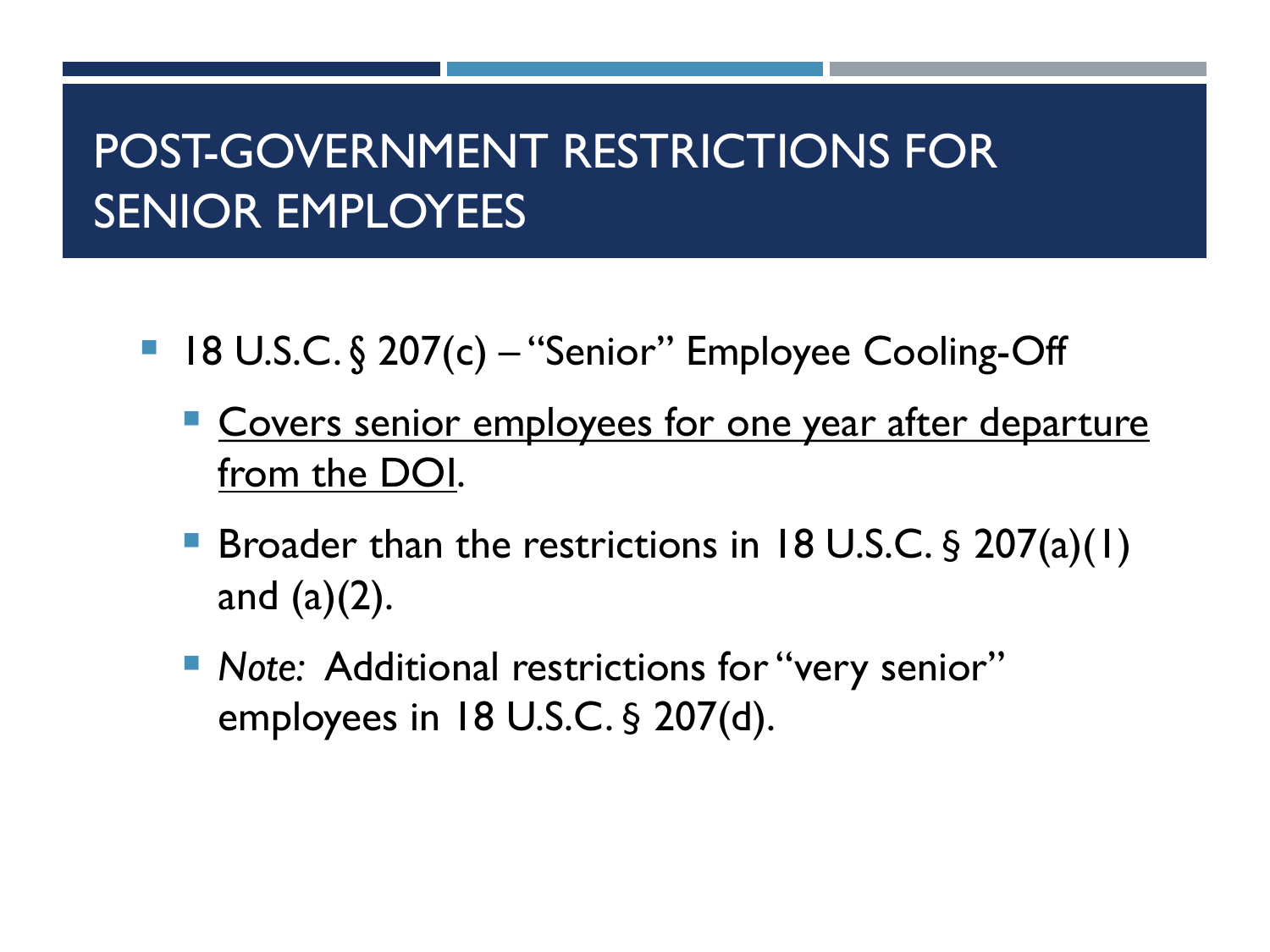## "SENIOR" EMPLOYEE

Specific positions defined in 18 U.S.C. § 207

Threshold - rate of basic pay is equal to or greater than 86.5% of the rate for Level II of the Exec.Schedule

For  $2020 =$ **\$170,665.00** <u>GS-15 and under</u> not "senior" employees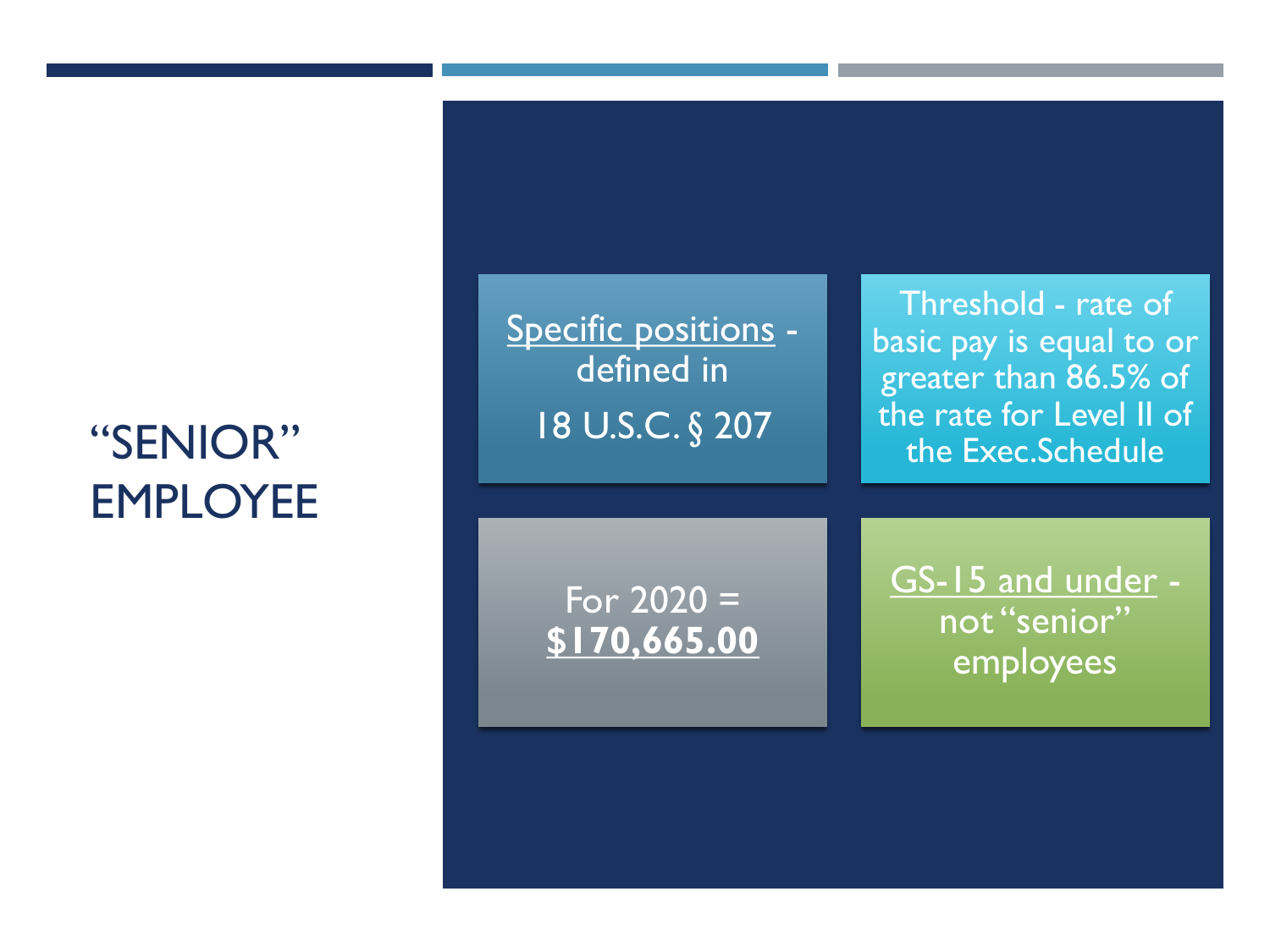## Elements of 18 U.S.C. § 207(c)

#### **One Year Ban**

- *(Former)* Senior Employee May NOT
	- **Knowingly Make**
	- Appearance or Communication
		- Intent to Influence

### • To or Before an Employee of Former Agency

- Where Employee Served in Any Capacity One Year Prior to Terminating Senior Service
	- On Behalf of Any Other Person
		- Any Matter\*
	- OnWhich Former Employee Seeks Official Action

#### **Ban Commences at the End of Senior Service**

\*Some appointees to BIA, BLM, BOR, NPS, OSMRE, USFWS, and USGS are only limited from matters involving their respective component.All other appointees are limited from matters involving DOI generally.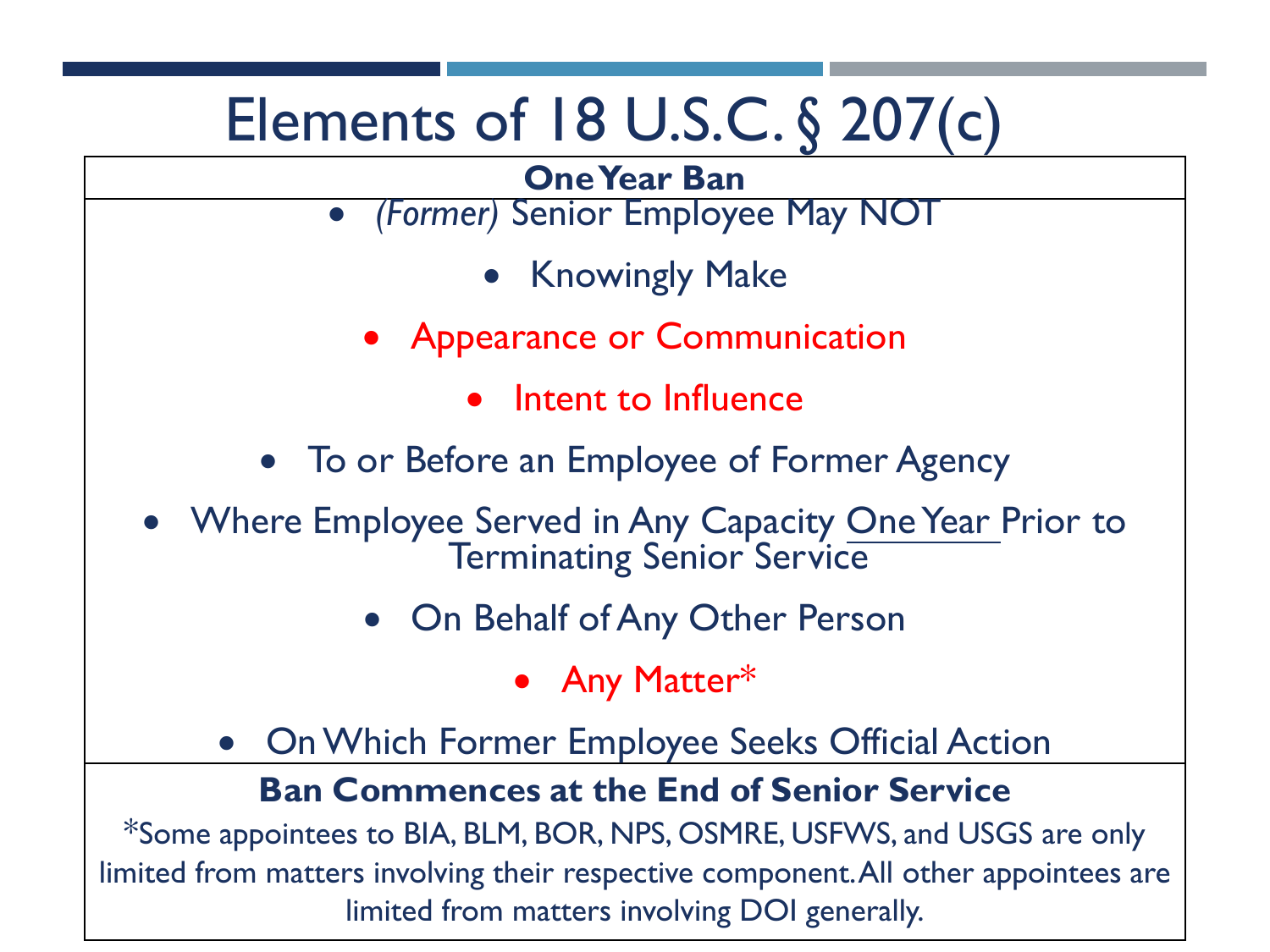## EXEMPTIONS TO POST-GOVERNMENT RESTRICTIONS

- Certain activities performed on behalf of the U.S., the District of Columbia or as an elected official of a State or local government. 18 U.S.C. § 207(j)(1)(A).
- Certain activities performed on behalf of tribal organizations. 18 U.S.C.  $\S$  207(j)(1)(B).
- **Former "senior" or "very senior" employees are not prohibited** by 18 U.S.C. § 207(c) or (d), from making a communication or appearance on behalf of an agency or instrumentality of a State or local government, hospital or medical research organization, or accredited, degree-granting institution of higher education, provided the communication or appearance is made in carrying out official duties as an employee.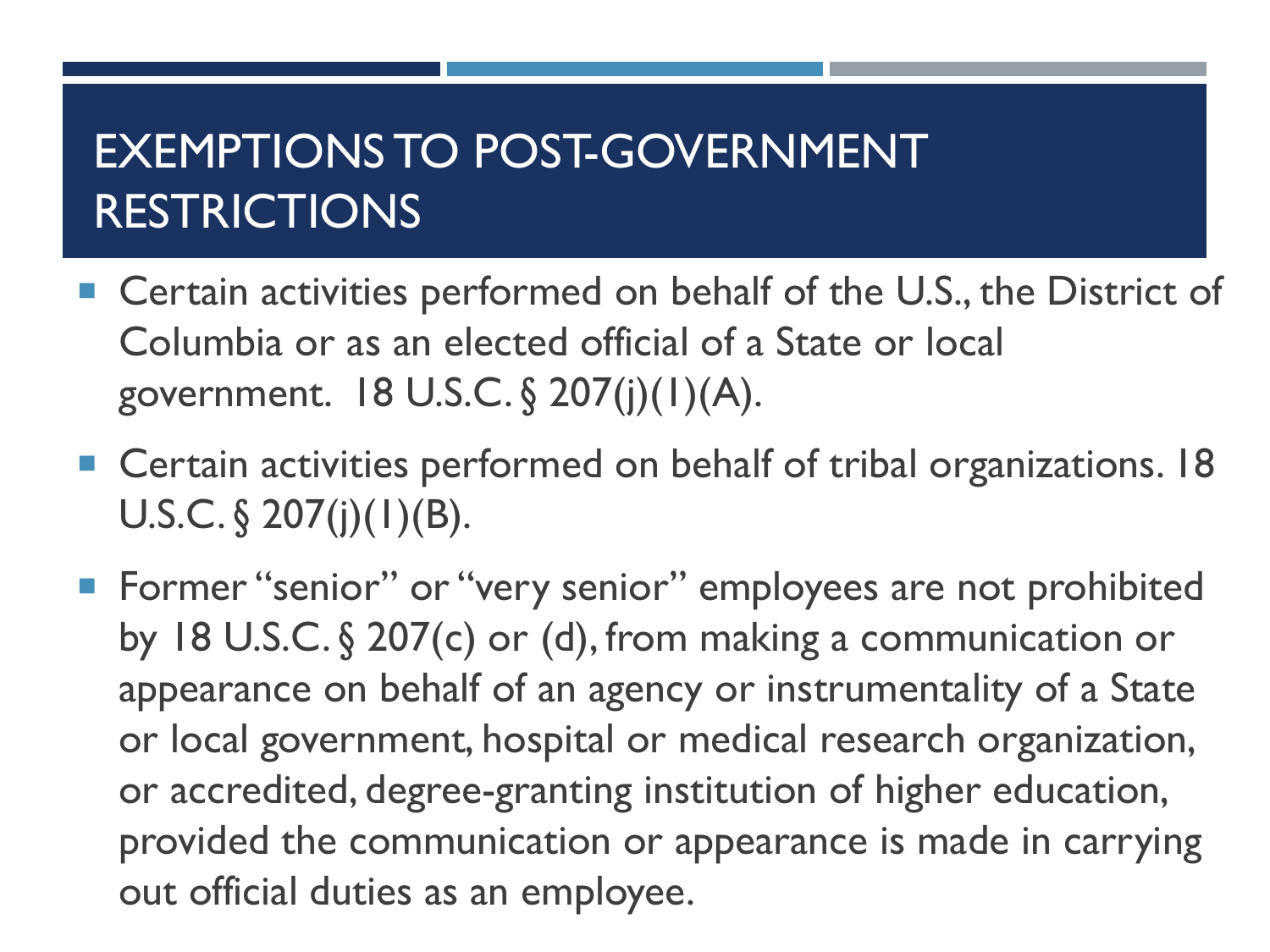## PRACTICAL TIPS FOR 18 U.S.C. § 207

- DEO has a continuing obligation to provide you with postgovernment ethics advice even after you leave government service.
- As a practical matter, in order for the DEO to provide specific and tailored guidance on the application of the postemployment restrictions, we rely on you to provide information about the issues, actions, and decisions that you participated in while at the DOI or which were pending under your official responsibility.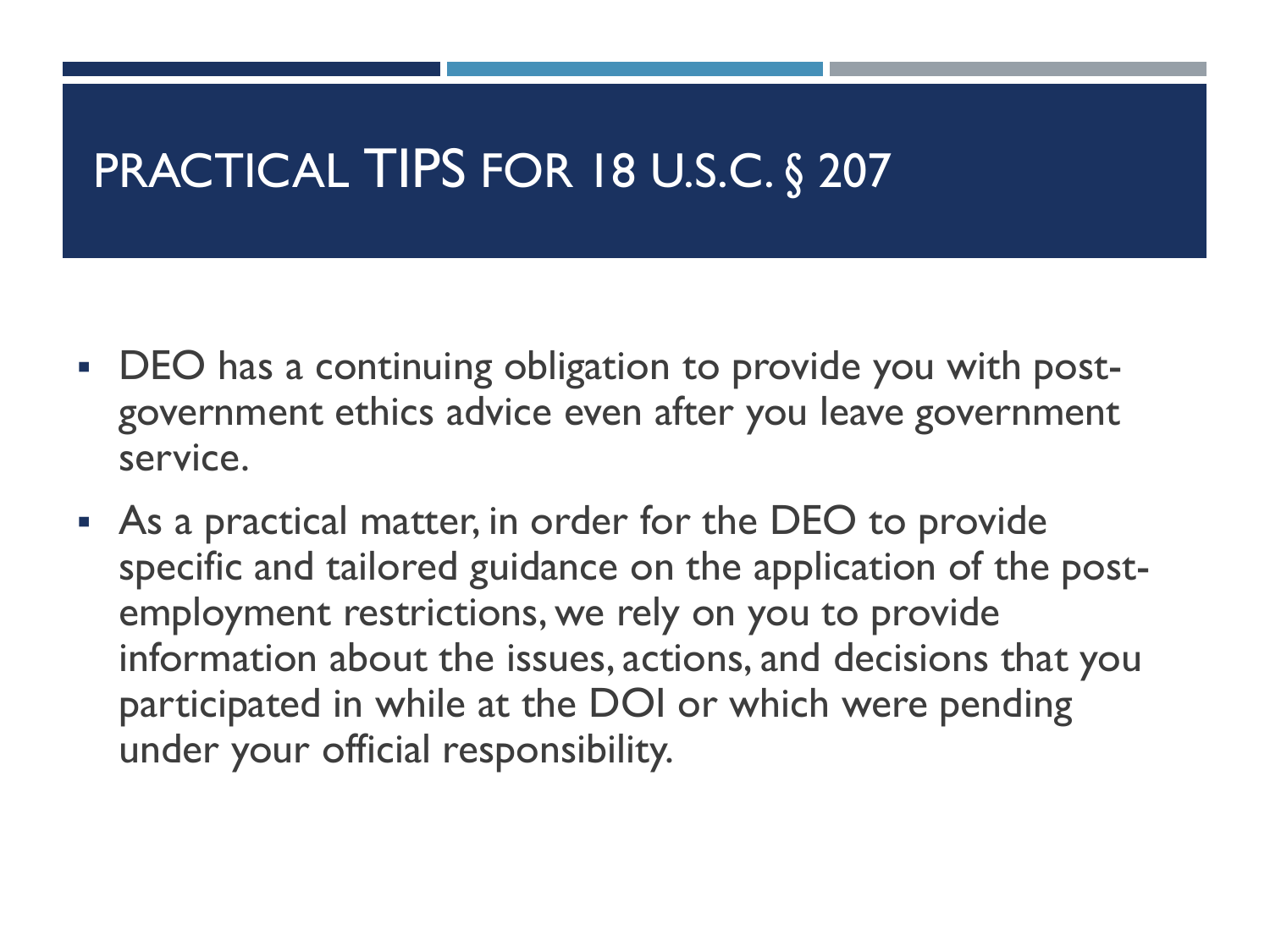## PRACTICAL TIPS FOR 18 U.S.C. § 207

- We encourage you to carefully review and identify the issues, actions, and decisions that you participated in while at the DOI or which were pending under your official responsibility while you are in the best position to identify them.
- **The DEO** may be limited in our ability to conduct searches of records or otherwise confirm the scope of your participation in issues, actions, and decisions after you have terminated government service. As a result, if the needed information is not available, we may only be able to provide broad post-employment guidance.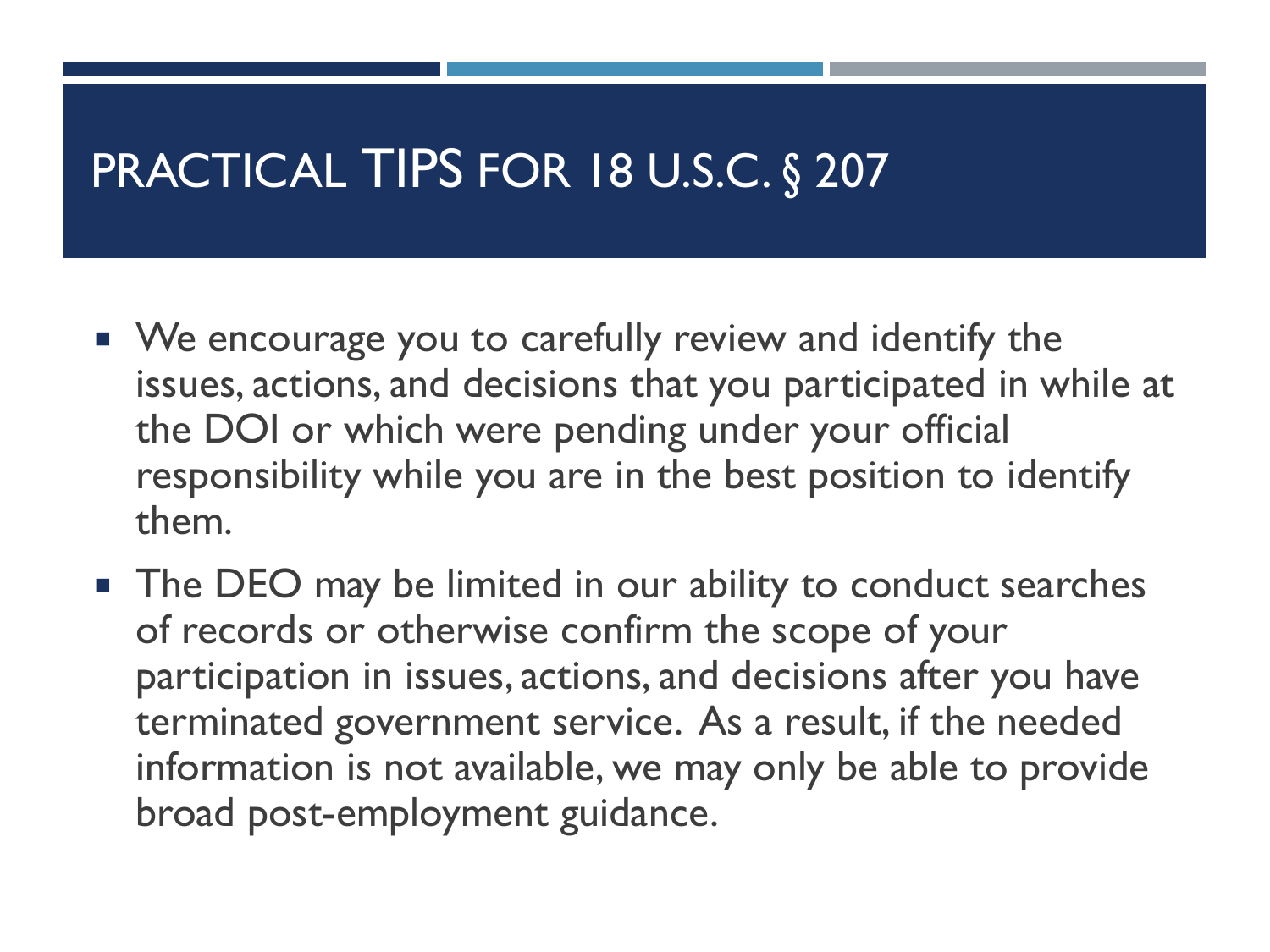## RESTRICTIONS UNDER THE ETHICS PLEDGE

- Ethics Pledge Paragraph 1: Prohibition on engaging in lobbying activities before former "agency" for five years after termination of employment:
	- **Appointees to BIA, BLM, BOR, NPS, OSMRE, USFWS, and** USGS cannot lobby their respective component.
	- All other appointees cannot lobby DOI generally, exception for senior employees on immediate staff of Assistant Secretaries.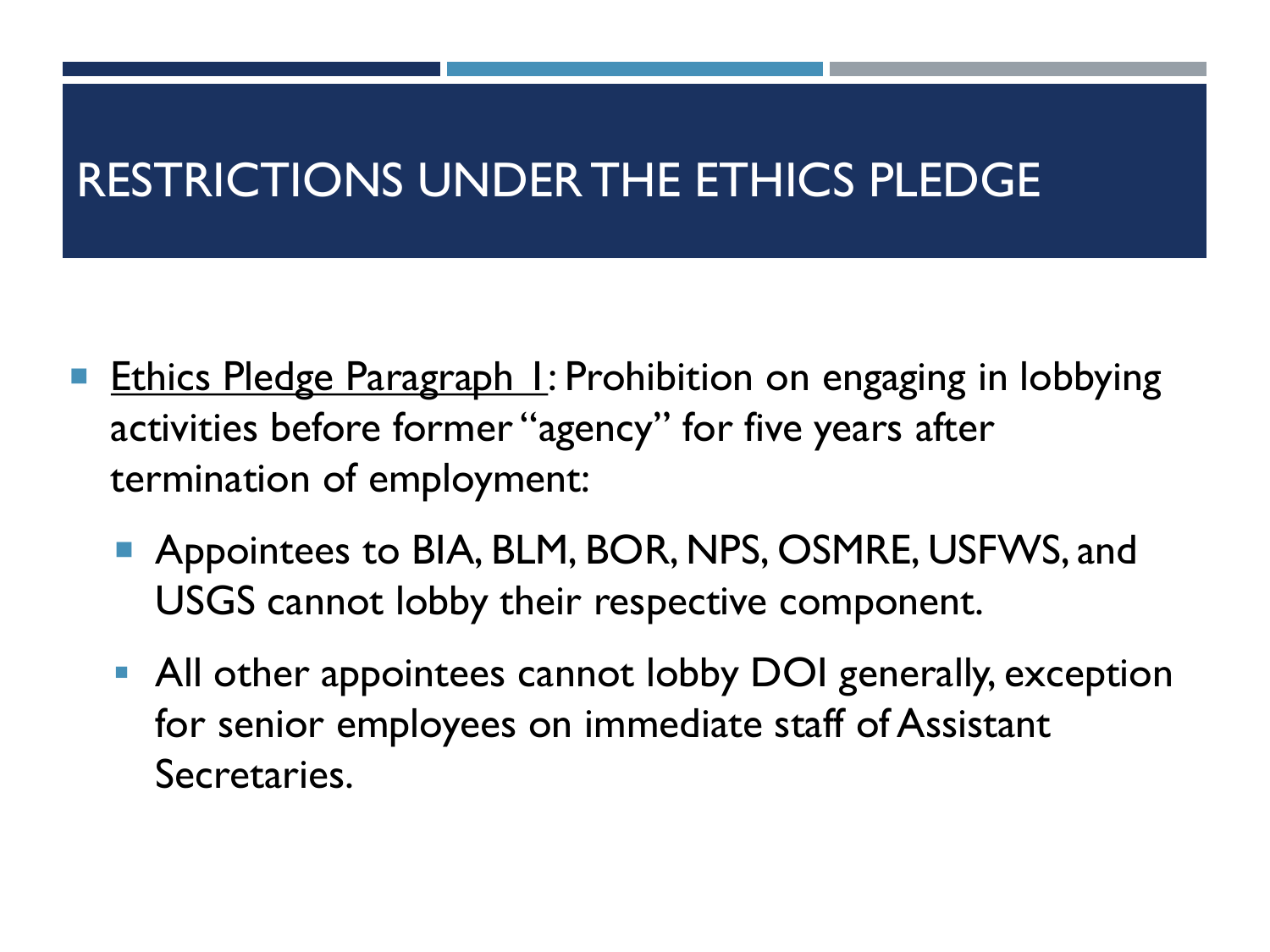## RESTRICTIONS UNDER THE ETHICS PLEDGE

**Ethics Pledge Paragraph 3: Prohibition on engaging in lobbying** activities before any covered executive branch officials or noncareer SES during the term of the Administration.

**Ethics Pledge Paragraph 4: Prohibition on future activity on** behalf of a foreign government or political party that would require registration under the Foreign Agents Registration Act of 1938.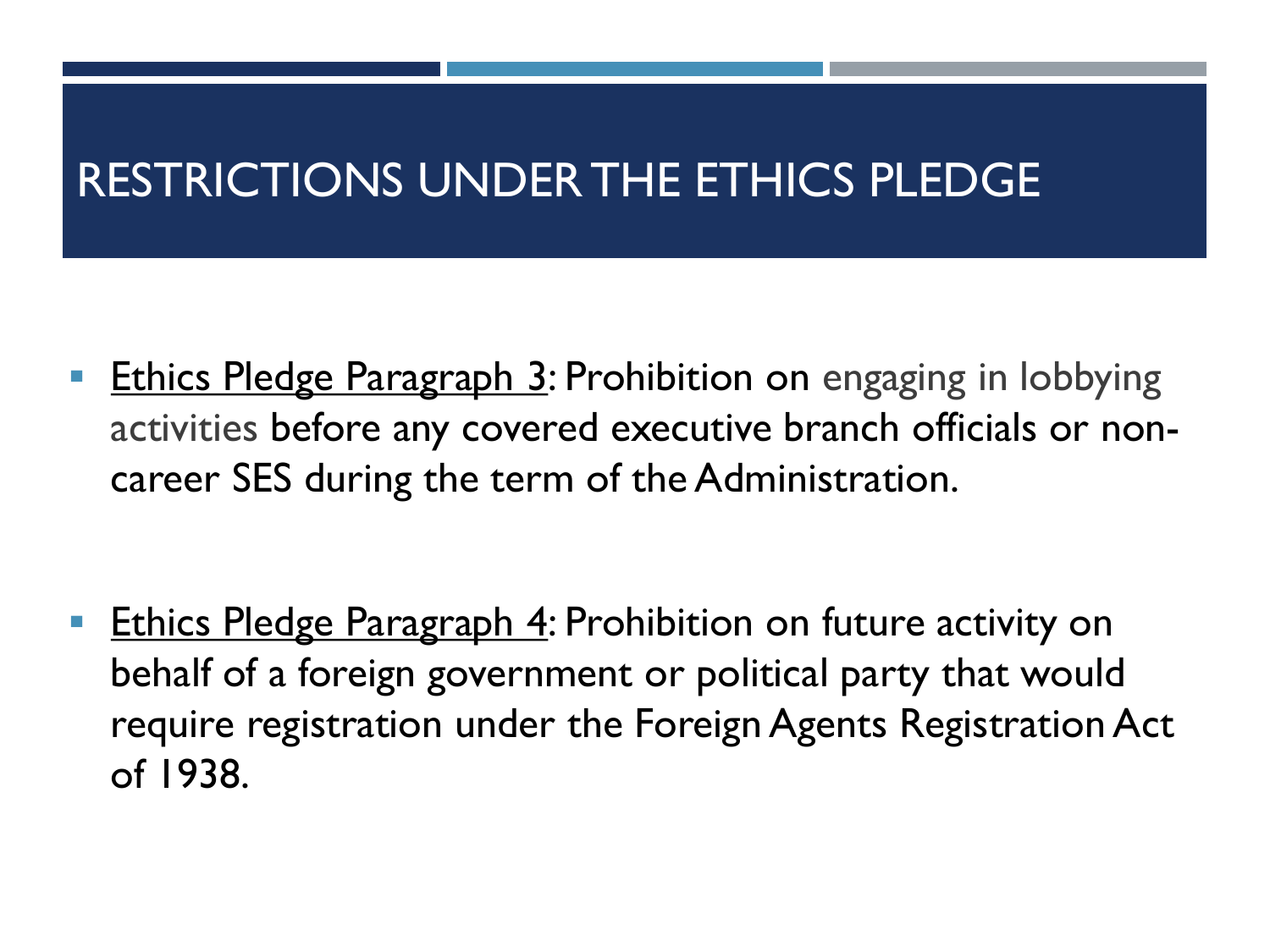- $\blacksquare$  18 U.S.C. § 203 Bars you from sharing in fees for representational services rendered by another during your Federal Government employment on matters in which the U.S. is a party or has a direct and substantial interest.
	- **If you enter into a partnership agreement or other** arrangement involving equity participation (*i.e.* profitsharing, bonuses, or other compensation tied to the company's actual profits), you may not receive or accept certain compensation.
	- Does not apply to a fixed salary, nor do the prohibitions apply to payments that are fixed or based on your personal job performance, your seniority, or your position.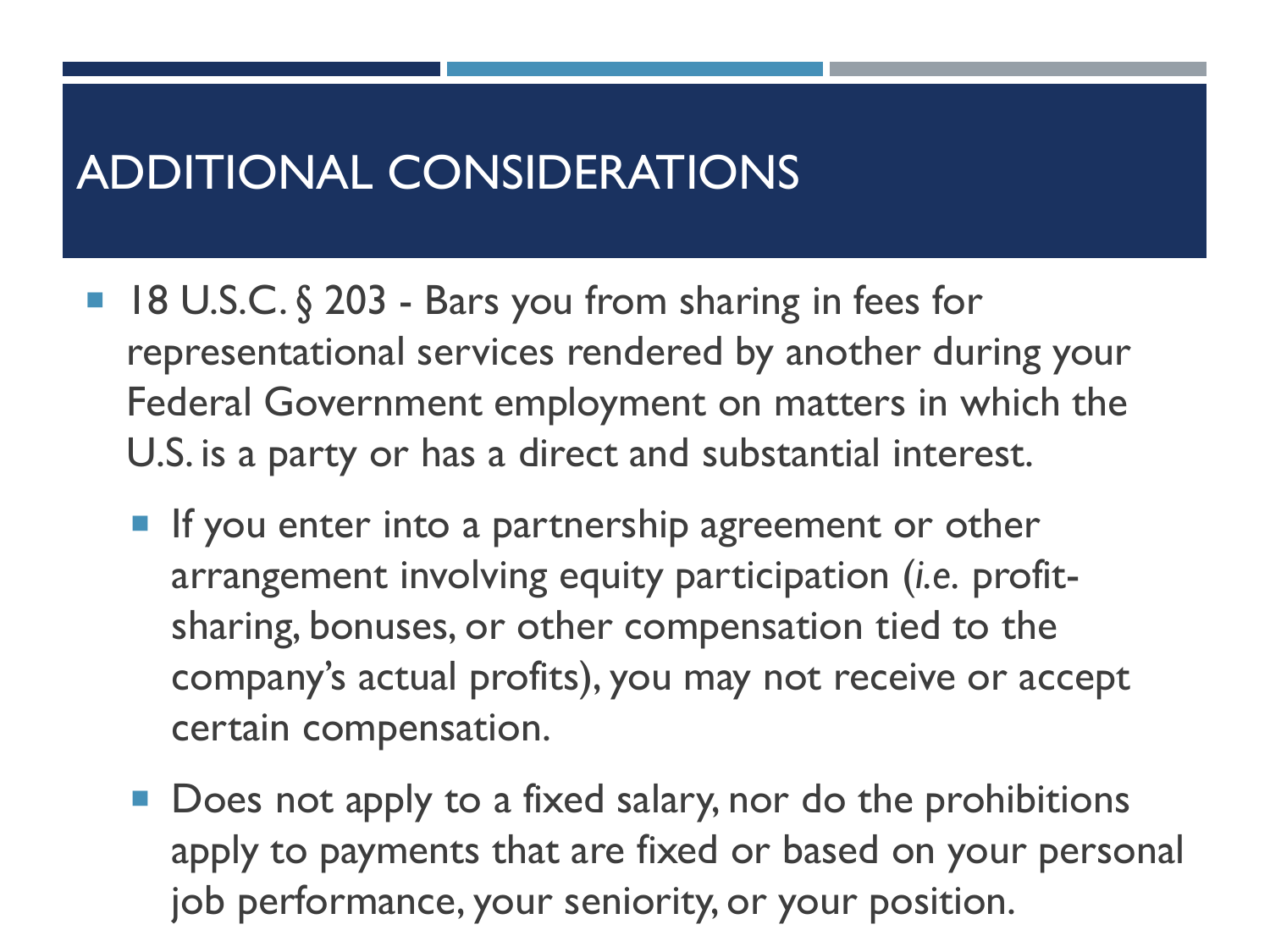#### Procurement Integrity Act–

- **If you are participating in a procurement for a contract in excess of** the **simplified acquisition threshold** (\$250,000) and you are contacted by a bidder regarding non-federal employment during the conduct of the procurement you must report the contact to your supervisor and the DAEO in writing; and either reject the offer; or disqualify yourself from the contracting activity. 48 C.F.R. § 3.104-  $3(c)$
- **For a period of I year after the applicable "designated date," you** may not accept compensation from a contractor that has been awarded a competitive or sole source contract in excess of \$10 million, if the you served or acted as the procuring contracting officer, the source selection authority, a member of the source selection evaluation board, or the chief of a financial or technical evaluation team. 48 C.F.R. § 3.104-3(d), (f)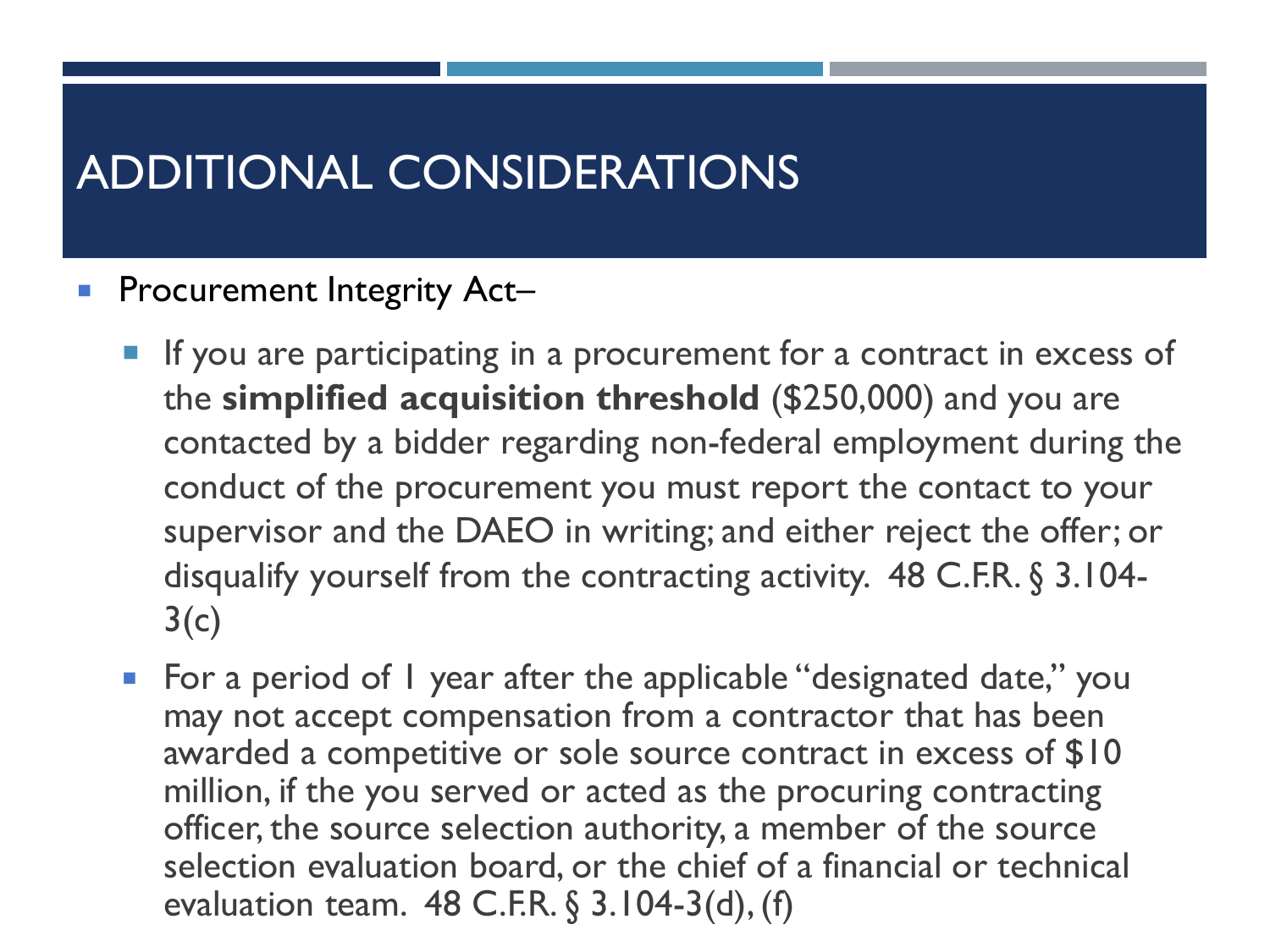- Outer Continental Shelf Lands Act (OCSLA)
	- **Applies if you directly/indirectly discharged duties/** responsibilities under OCSLA and reached certain pay thresholds in your last year at DOI.
	- **Limits "behind-the-scenes" activities on certain particular** matters pending under your responsibility in your last year of service that would otherwise be permitted by 18 U.S.C. § 207 for 2 years.
	- **Limits certain communications and representations back to** the U.S. for I year.
- Bar/professional restrictions.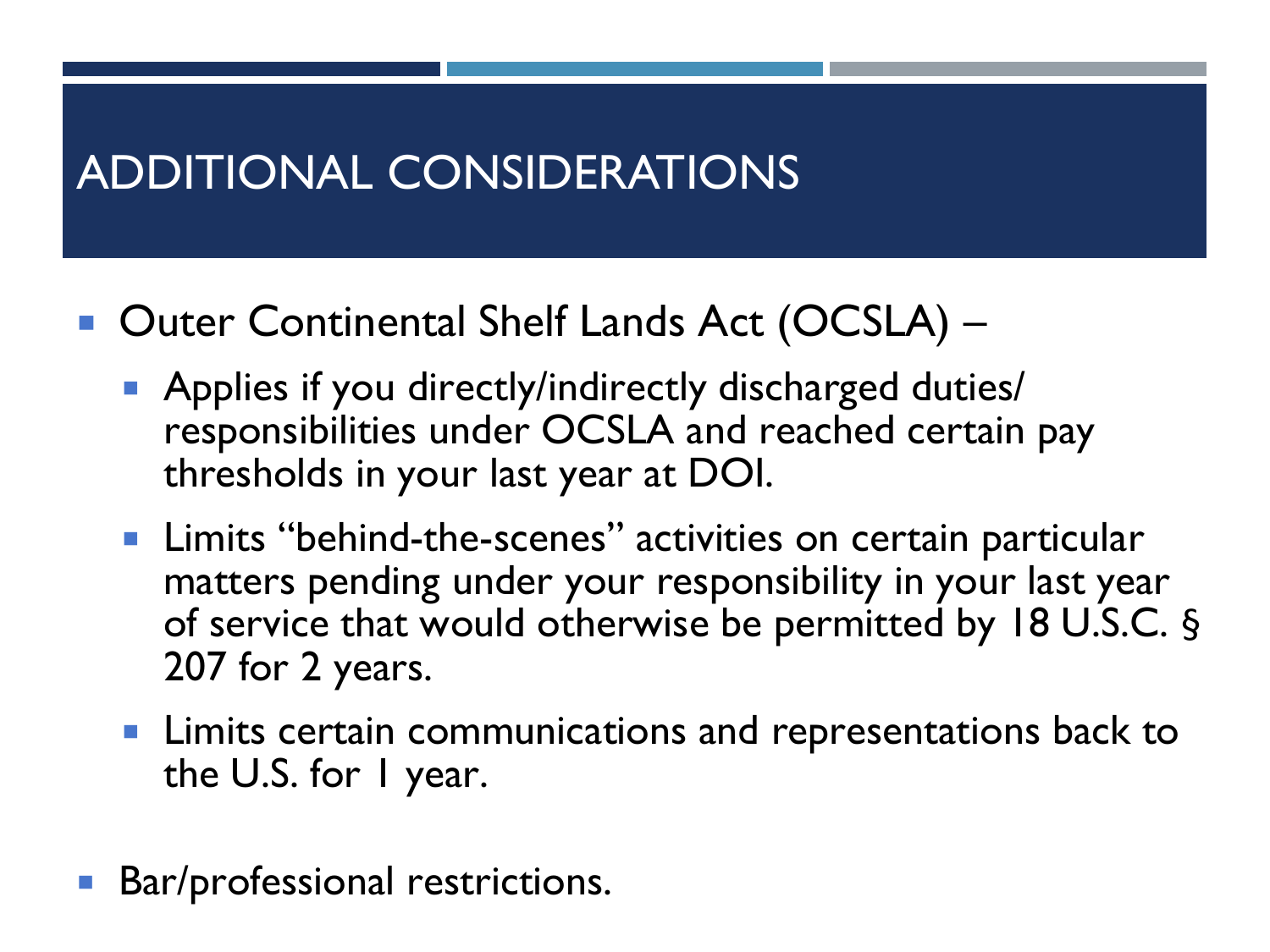- **Non-public information:** 
	- **Even after leaving DOI, you are prohibited from disclosing** any classified or confidential information. 18 U.S.C. § 1905; 18 U.S.C. § 798; Executive Order 13526.
	- **Consistent with this, you may not use nonpublic** information in any teaching, speaking, and writing, or for any other unauthorized purposes.
		- Nonpublic information is information that: (1) is exempt from disclosure by statute, Executive Order or regulation; (2) is designated as confidential or classified; or (3) has not been disseminated to the general public and is not authorized to be made available to the public upon request. 5 C.F.R. § 2635.703.